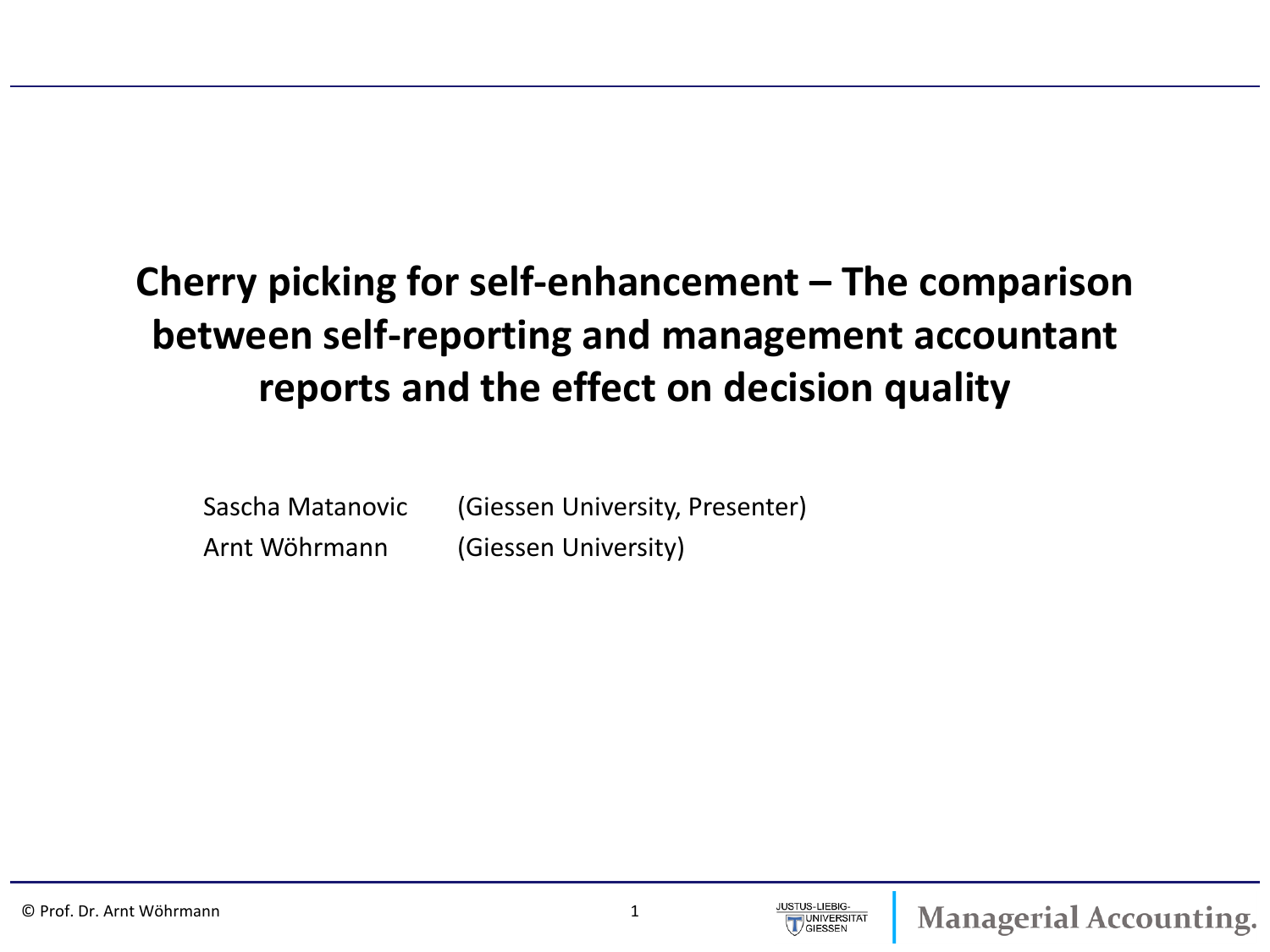#### **Project management and steering** [e.g., Wells and Kloppenborg 2015]



JUSTUS-LIEBIG-

**UNIVERSITAT**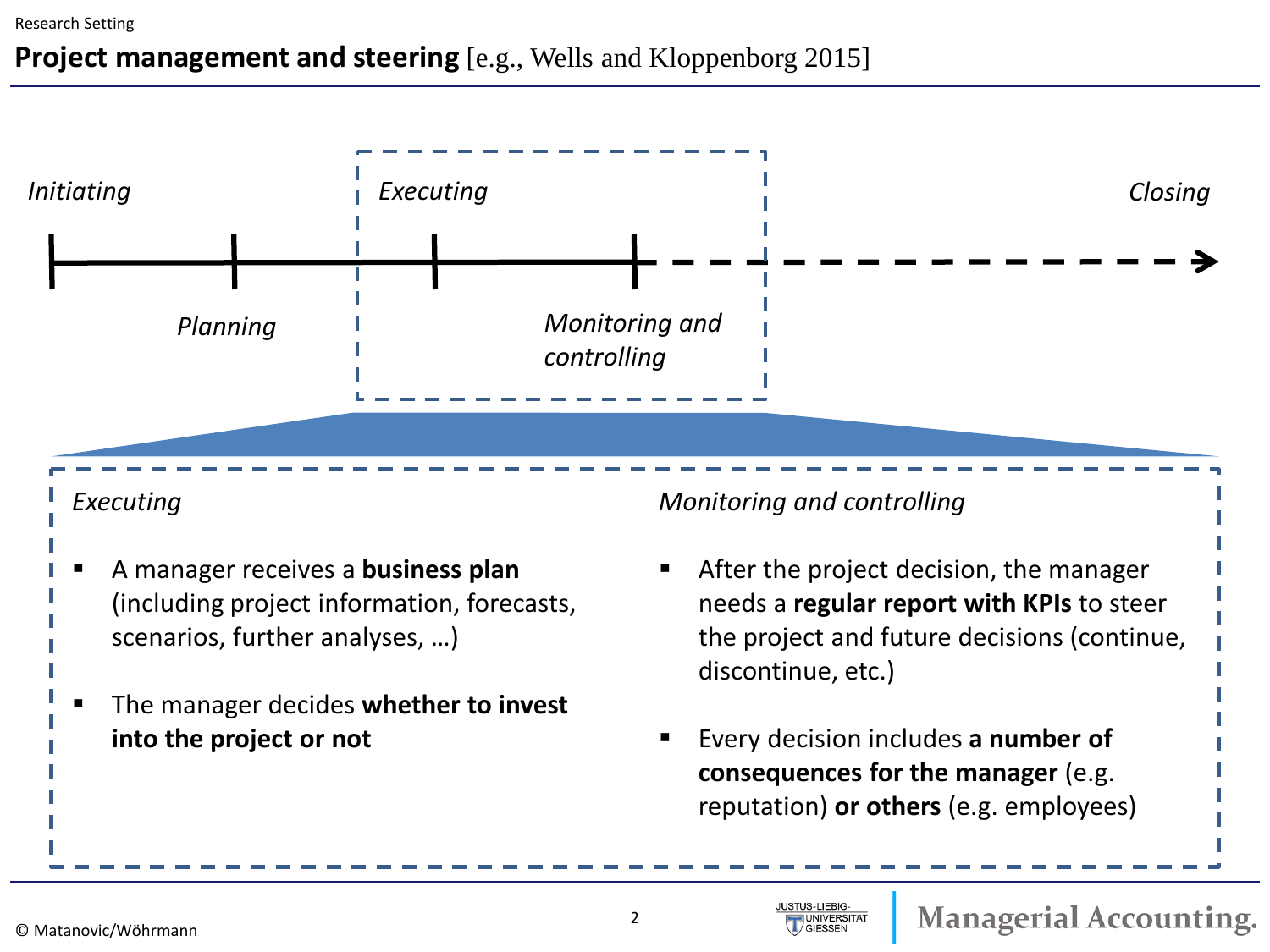#### **How regular reports are created and how KPIs are selected**

#### Traditionally…







- The manager **requests KPIs** from the **management accountant (MA)** and asks him to include them in the **report**
- **Noteworthy, the manager already knows potential** developments of the KPIs!
- The management accountant includes the **requested KPIs** and **other important KPIs** (e.g. NPV) into the **report**
- Provides the manager with the report on a regular basis

#### Nowadays…







*"Beep, report with predefined KPIs and requested KPIs generated!"*

*"Okay, I will include some necessary KPIs with your desired* 



- The manager **requests KPIs** from a digital **dashboard**
- Noteworthy, the manager already knows potential developments of the KPIs!
- The dashboard presents the requested **KPIs** and **some predefined KPIs** (e.g. NPV) in a **report**
- Provides the manager with the report on a regular basis

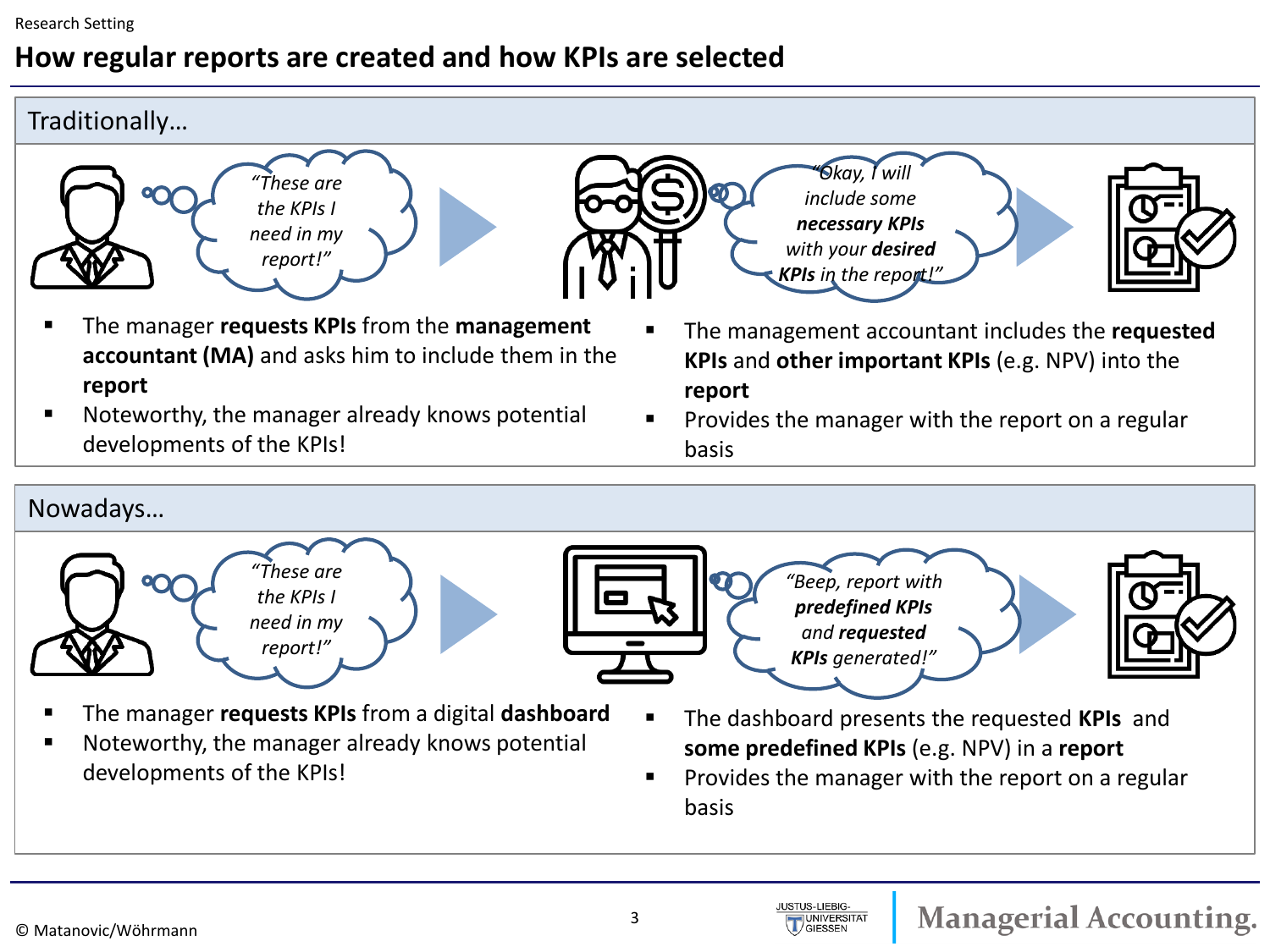#### Research Setting

#### **How regular reports are created and how necessary KPIs are selected**



#### **Research question 1**

» Do managers **request less KPIs** that **indicate a negative development of the project** (and their decision) front of a *management accountant* vs. a *dashboard* because of selfesteem concerns?

JUSTUS-LIEBIG-

**JUNIVERSITAT**  $\overline{\phantom{a}}$  GIESSEN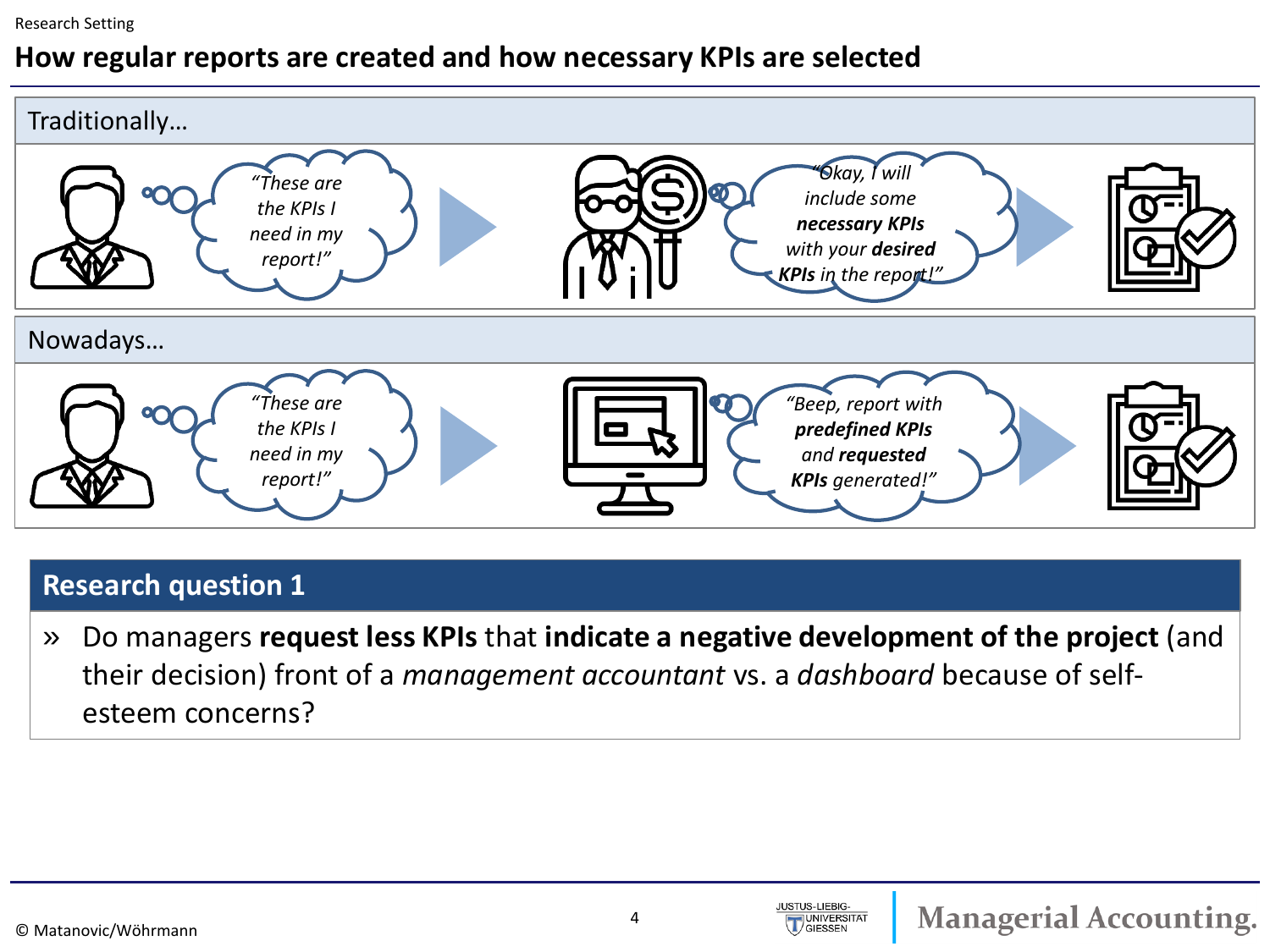#### **Management dashboards and reporting**

- » 86% (90%) of management accountants (MA) prepare reports in U.S. (German) firms [Stoffel 1995] and is, hence, a key decision-supporting function
- » The management accountant selects only **some** KPIs for the performance reports solely because managers *"know their key performance measures and key success factors better than anyone else"* [Frigo and Krumwiede 2000, pp. 51–52]
- » At the same time, reporting via digital dashboards is spreading; 89% of U.S. firms have management dashboards available for reporting [KPMG 2017]

| <b>Profit and Loss Variance Report</b><br>0.7360<br>For the Months Ending March 31, 2006 |           |               |                   |               |                                  |           |       |               |               |                   |               |                    |                                  |       |
|------------------------------------------------------------------------------------------|-----------|---------------|-------------------|---------------|----------------------------------|-----------|-------|---------------|---------------|-------------------|---------------|--------------------|----------------------------------|-------|
| <b>US Demo</b>                                                                           |           | Month-To-Date |                   |               |                                  |           |       |               | Year-To-Date  |                   |               |                    |                                  |       |
|                                                                                          |           |               |                   | Variance      |                                  | Variance  |       |               |               |                   | Variance      |                    | Variance                         |       |
|                                                                                          | Actual    | <b>Budget</b> | <b>Prior Year</b> | <b>Budget</b> | % Variance Prior Year % Variance |           |       | <b>Actual</b> | <b>Budget</b> | <b>Prior Year</b> | <b>Budget</b> |                    | % Variance Prior Year % Variance |       |
| Revenue                                                                                  |           |               |                   |               |                                  |           |       |               |               |                   |               |                    |                                  |       |
| 41100000<br>Sales Revenues - Domestic (HO, USA, GA)                                      | 34.325    | 33.295        | $\circ$           | 1.030         | 3.1%                             | 34,325    | 0.0%  | <b>86.475</b> | 83.881        | $\circ$           | 2,594         | 3.1%               | 86,475                           | 0.0%  |
| Sales Revenues - Foreign (HO, USA, GA)<br>41200000                                       | 21.164    | 22,608        | $\circ$           | (1.444)       | $-6.4%$                          | 21.164    | 0.0%  | 79.557        | 68.533        | $\circ$           | 11.024        | 16.1%              | 79,557                           | 0.0%  |
| Sales Revenues - Services (HO, USA, GA)<br>41300000                                      | 16,901    | 16.912        | $\circ$           | (11)          | $-0.1%$                          | 16,901    | 0.0%  | 80.760        | 78.396        | $\circ$           | 2,364         | 3.0%               | 80,760                           | 0.0%  |
| 41400000<br>Sales Reveues - Freight (HO, USA, GA)                                        | 25.044    | 24.322        | $\circ$           | 722           | 3.0%                             | 25,044    | 0.0%  | 82.239        | 79.135        | $\circ$           | 3,104         | 3.9%               | 82,239                           | 0.0%  |
| <b>Total Revenue</b>                                                                     | 97,434    | 97,137        | $^{\circ}$        | 297           | 0.3%                             | 97,434    | 0.0%  | 329,031       | 309.945       | $\circ$           | 19,086        | 6.2%               | 329,031                          | 0.0%  |
| Cost of Sales                                                                            |           |               |                   |               |                                  |           |       |               |               |                   |               |                    |                                  |       |
| 51100000 COGS - Domestic (HO, USA, GA)                                                   | 33,258    | 31.567        | $\Omega$          | 1,691         | 5.4%                             | 33,258    | 0.0%  | 67.133        | 66.111        | $\Omega$          | 1,022         | 1.5%               | 67,133                           | 0.0%  |
| <b>Total Cost of Sales</b>                                                               | 33.258    | 31.567        | $\circ$           | 1.691         | 5.4%                             | 33,258    | 0.0%  | 67.133        | 66,111        | $\circ$           | 1,022         | 1.5%               | 67,133                           | 0.0%  |
| Profit Margin                                                                            | 64.176    | 65,570        | $\mathbf{0}$      | (1, 394)      | $-2.13%$                         | 64,176    | 0.00% | 261.898       | 243.834       | $\mathbf{0}$      | 18,064        | 7.41%              | 261,898                          | 0.00% |
| Profit Margin %                                                                          | 65.87%    | 67.50%        | 0.00%             | 469.07%       | $-694.90%$                       | 65.87%    | 0.00% | 79.60%        | 78.67%        | 0.00%             | 94.65%        | 120.31%            | 79.60%                           | 0.00% |
| <b>Operating Expenses</b>                                                                |           |               |                   |               |                                  |           |       |               |               |                   |               |                    |                                  |       |
| Payroll Expense - Salaries (HO, USA, GA)<br>61210000                                     | 100,000   | 87,189        | $\circ$           | 12,811        | 14.7%                            | 100,000   | 0.0%  | 325,000       | 158,053       | $\circ$           | 166,947       | 105.6%             | 325,000                          | 0.0%  |
| 63210000<br>Electricity (HO, USA, GA)                                                    | 250       | 250           | $\circ$           | $\circ$       | 0.0%                             | 250       | 0.0%  | 750           | 700           | $\circ$           | 50            | 7.1%               | 750                              | 0.0%  |
| 63900000<br>Other Administrative (HO, USA, GA)                                           | (900)     | (593)         | $\circ$           | (307)         | 51.8%                            | (900)     | 0.0%  | (4,800)       | (2.999)       | $\circ$           | (1, 801)      | 60.0%              | (4,800)                          | 0.0%  |
| State Sales Tax Expense (HO, USA, GA)<br>66000000                                        | 4,688     | 5.000         | $\Omega$          | (312)         | $-6.2%$                          | 4,688     | 0.0%  | 15,861        | 16,000        | $\Omega$          | (139)         | $-0.9%$            | 15,861                           | 0.0%  |
| 81600000<br>Rounding (HO, USA, GA)                                                       | (0)       | (0)           | $\Omega$          | [0]           | 42.4%                            | (0)       | 0.0%  | Ō             | $\Omega$      | $\Omega$          | $\Omega$      | 0.0%               | $\Omega$                         | 0.0%  |
| <b>Total Cost of Sales</b>                                                               | 104.038   | 91.846        | $\circ$           | 12.192        | 13.3%                            | 104.038   | 0.0%  | 336.811       | 171.754       | $\theta$          | 165.057       | 96.1%              | 336,811                          | 0.0%  |
| <b>Net Income</b>                                                                        | (39, 863) | (26, 276)     | $\theta$          | (13, 587)     | 51.71%                           | (39, 863) | 0.00% | (74, 913)     | 72,080        | $\Omega$          | (146.993)     | $-203.93%$         | (74, 913)                        | 0.00% |
| Net Income %                                                                             | $-40.91%$ | -27.05%       | 0.00%             |               | -4571.04% 16898.17%              | $-40.91%$ | 0.00% | $-22.77%$     | 23, 26%       | 0.00%             |               | -770.16% -3311.70% | $-22.77%$                        | 0.00% |

Management accountant report *Source: SAP Source: solverglobal.com*



**Managerial Accounting.** 

Self-service BI system

**JUSTUS-LIEBIG** 

**UNIVERSITA**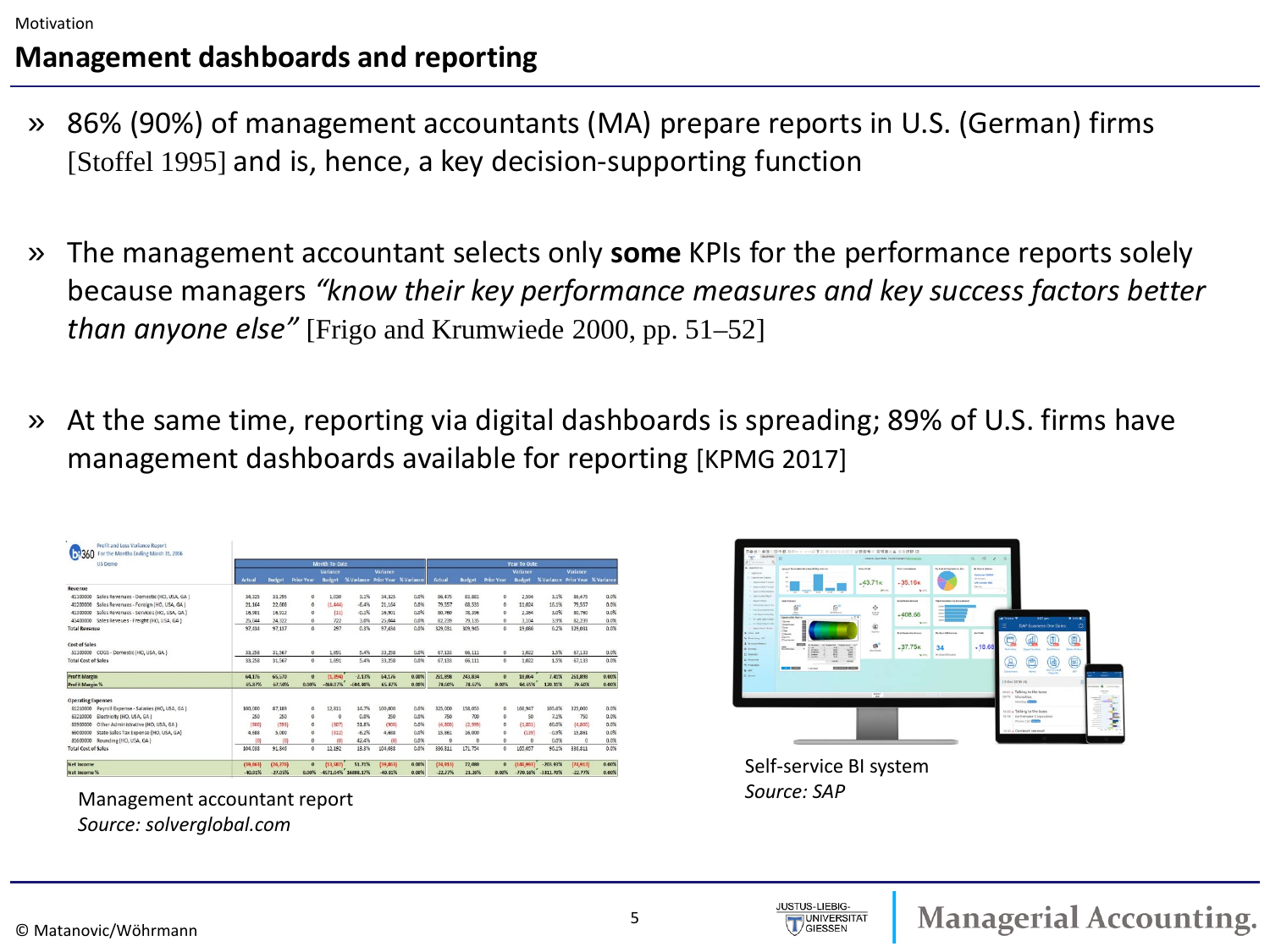#### **Again, there are consequences for others as well**

- » Decisions include several consequences for the **manager** (e.g. reputation, self-esteem, etc.) and for the **firm (e.g. employees)**
- » Do managers weight all consequences equally? No!
	- Managers make "self-maximizing decisions that may not necessarily be in the best interest of shareholders" (e.g., empire building)
	- And "these decisions include aggressively growing the firm, which reduces profitability and destroys firm value" [Hope and Thomas 2008]

#### **Research question 1 & 2**

- » Do managers **request less KPIs** that **indicate a negative development of the project** (and their decision) front of a *management accountant* vs. a *dashboard* because of selfesteem concerns?
- » Will the manager balance his KPI request better (i.e., request more KPIs, that make his decision look bad) when decision consequences for others are more salient?

**JNIVERSITAT**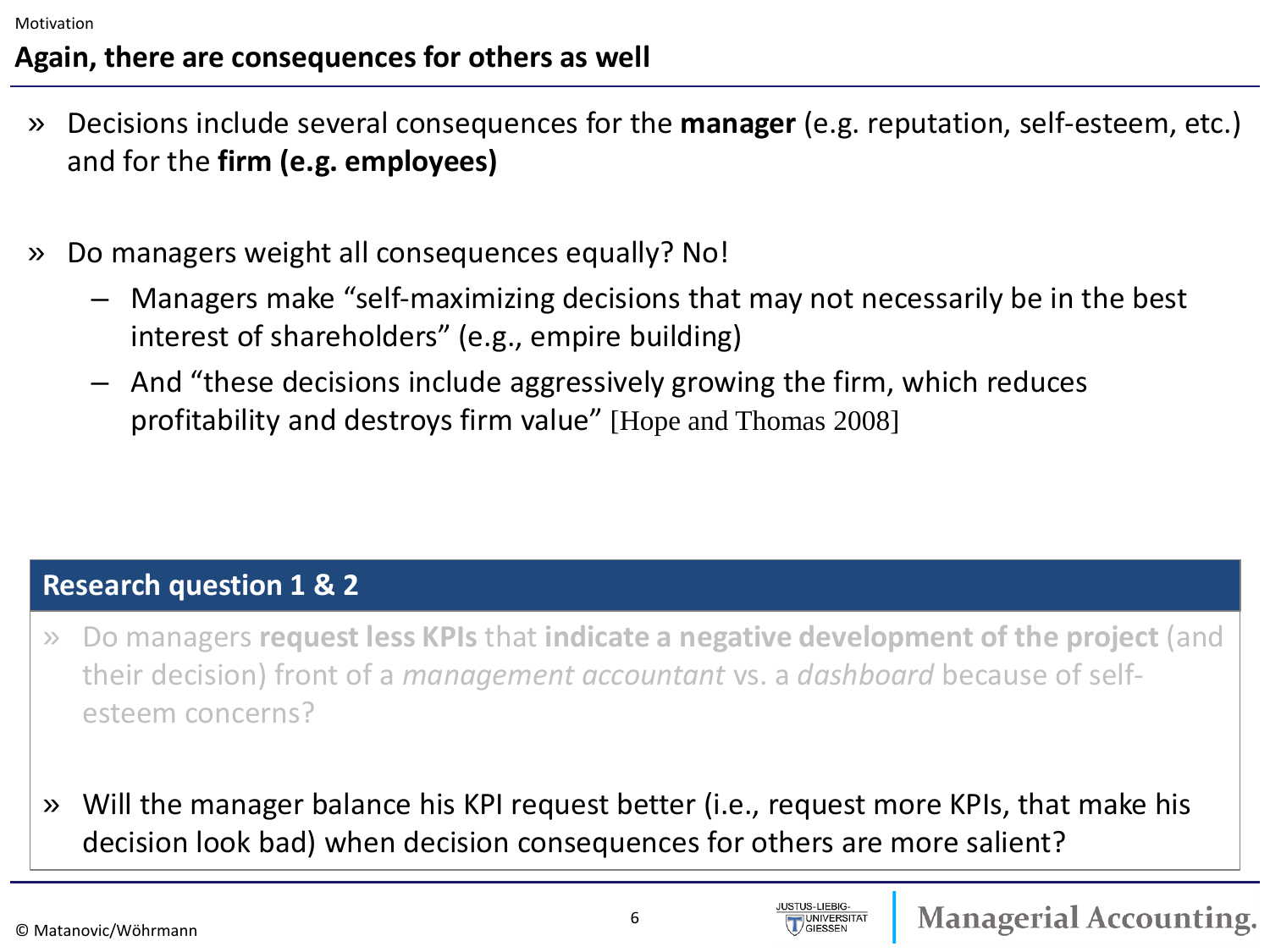#### **Cognitive processes on information search**

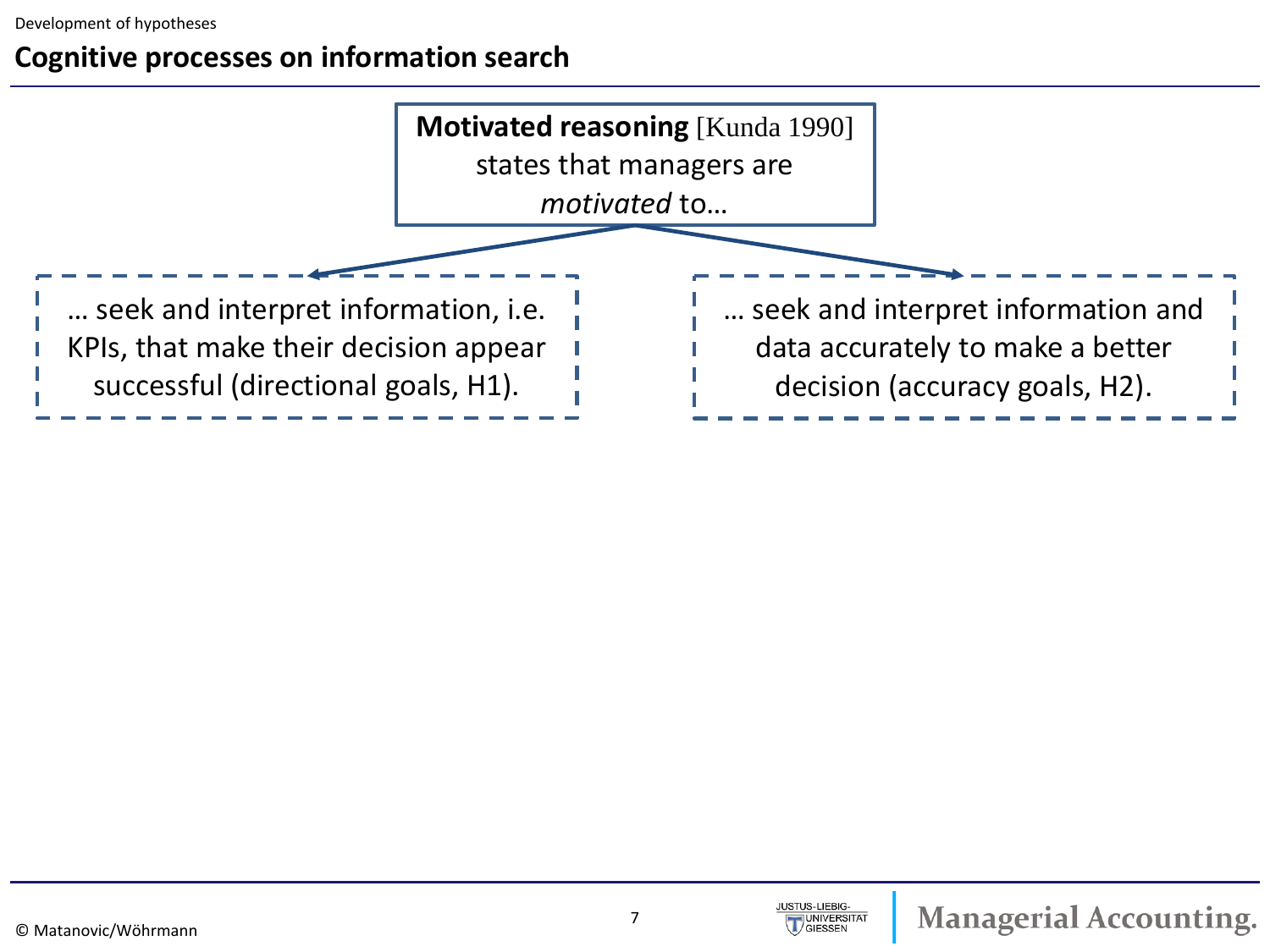#### **H1: The Effect of Information Source on KPI Requests**



#### Does **the presence of the management accountant** strengthens directional goals?

- Once a manager decides to invest in a project, he prefers information that confirm that he is a good decision maker (maintaining **self-esteem** [Pyszczynski and Greenberg 1987])
- This natural urge is magnified when an expert, i.e. the management accountant, can observe and evaluate the decision [Tetlock 1985, 1983]
- Through the KPIs, the MA can evaluate the managers decision making skills
- Hence, the managers self-esteem is at stake!
- *Hence, he requests less KPIs that have a potential negative future development (Threat KPIs)*

#### H1: Requested **Threat KPIs** (self-report) > Requested **Threat KPIs** (MA report)

**UNIVERSITA**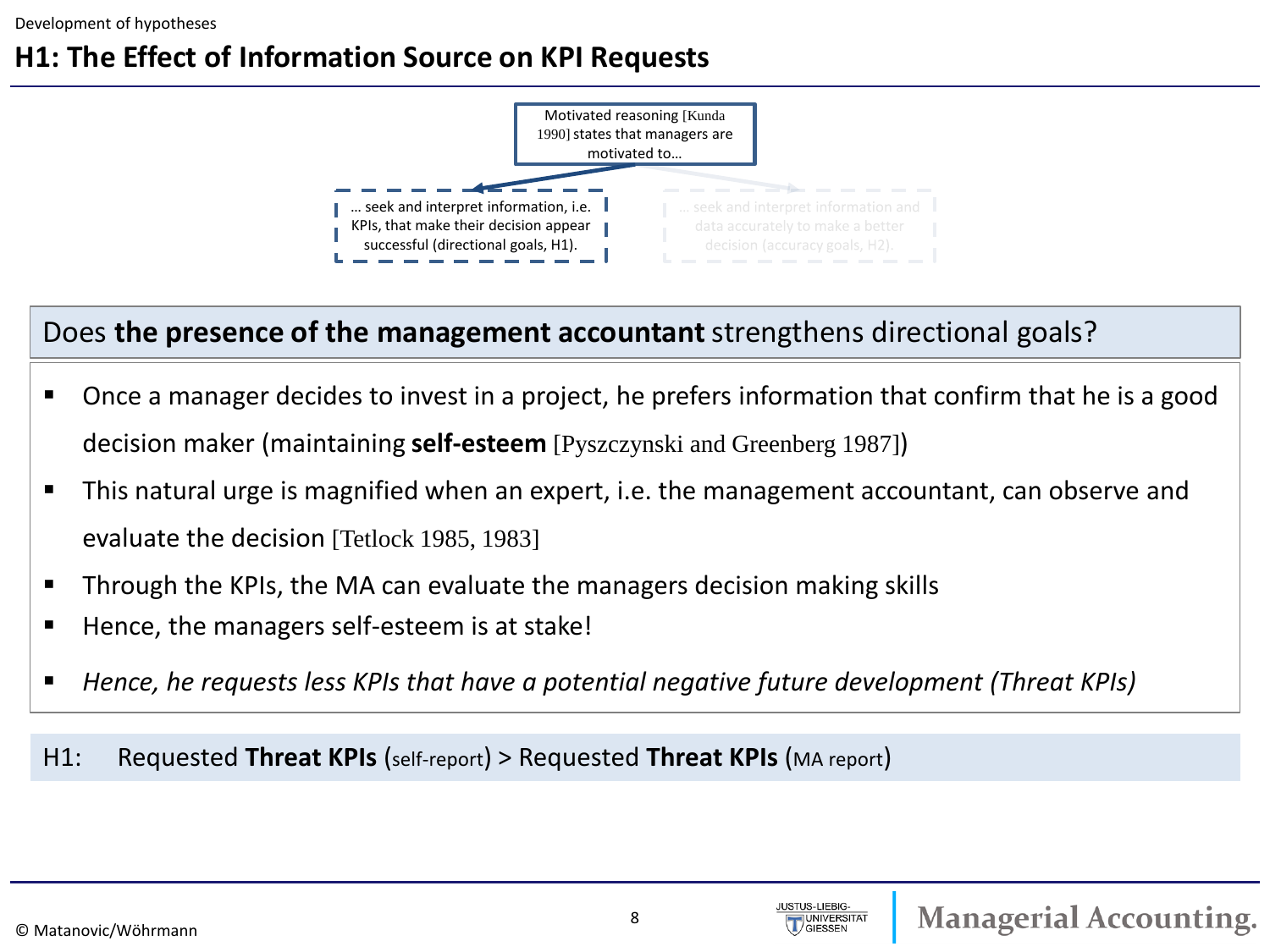### **H2: The Effect of Salience of Decision Consequences for Others**



Does **salience of decision consequences for others** help to overcome self-esteem concerns?

- There are not only consegences for the manager (self-esteem at stake) but as well for others (e.g. the firm or other employees)
- **Managers are focused on maintaining self-esteem**
- Contingency model for the selection of decision strategies [McAllister et al. 1979]
	- When managers are more aware that their decision affect others as well, they scrutinize information ("I have to be accurate in my decisions to help my colleagues" instead of "My perception of my competence is threatened").
- *They focus on KPIs that indicate a negative future development as well a positive future development of the to make better decisions!*

H2a: Requested **threat KPIs** (Salience High) > Requested **threat KPIs** (Salience Low)

H2b: ∆ Selected **alerting KPIs** (Salience H/L – MA report) > ∆ Selected **alerting KPIs** (Salience H/L – self-reporting)

**UNIVERSITA**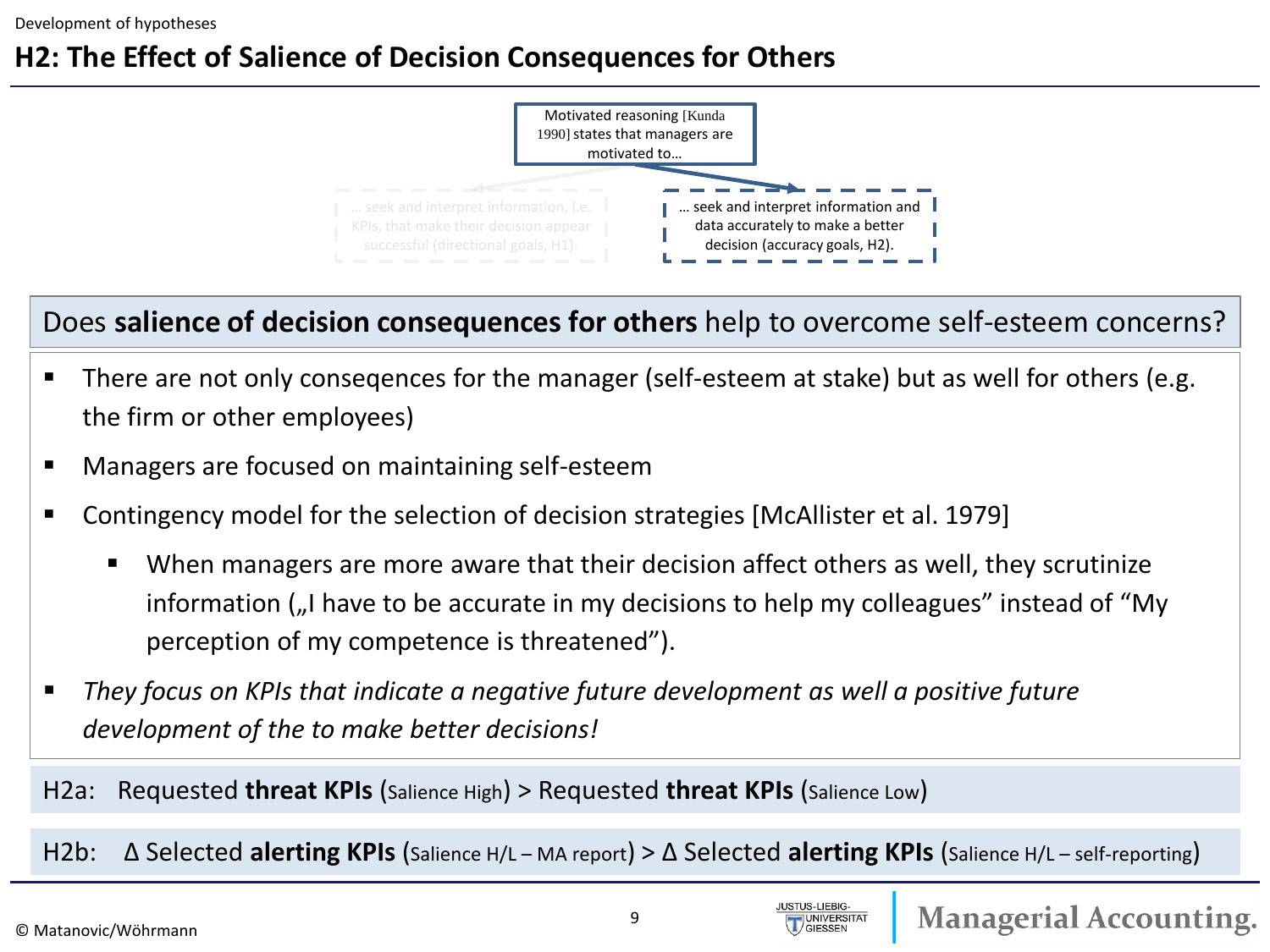Development of hypotheses

#### **Summary of hypotheses (predicted effects)**



JUSTUS-LIEBIG-

**JUNIVERSITAT** GIESSEN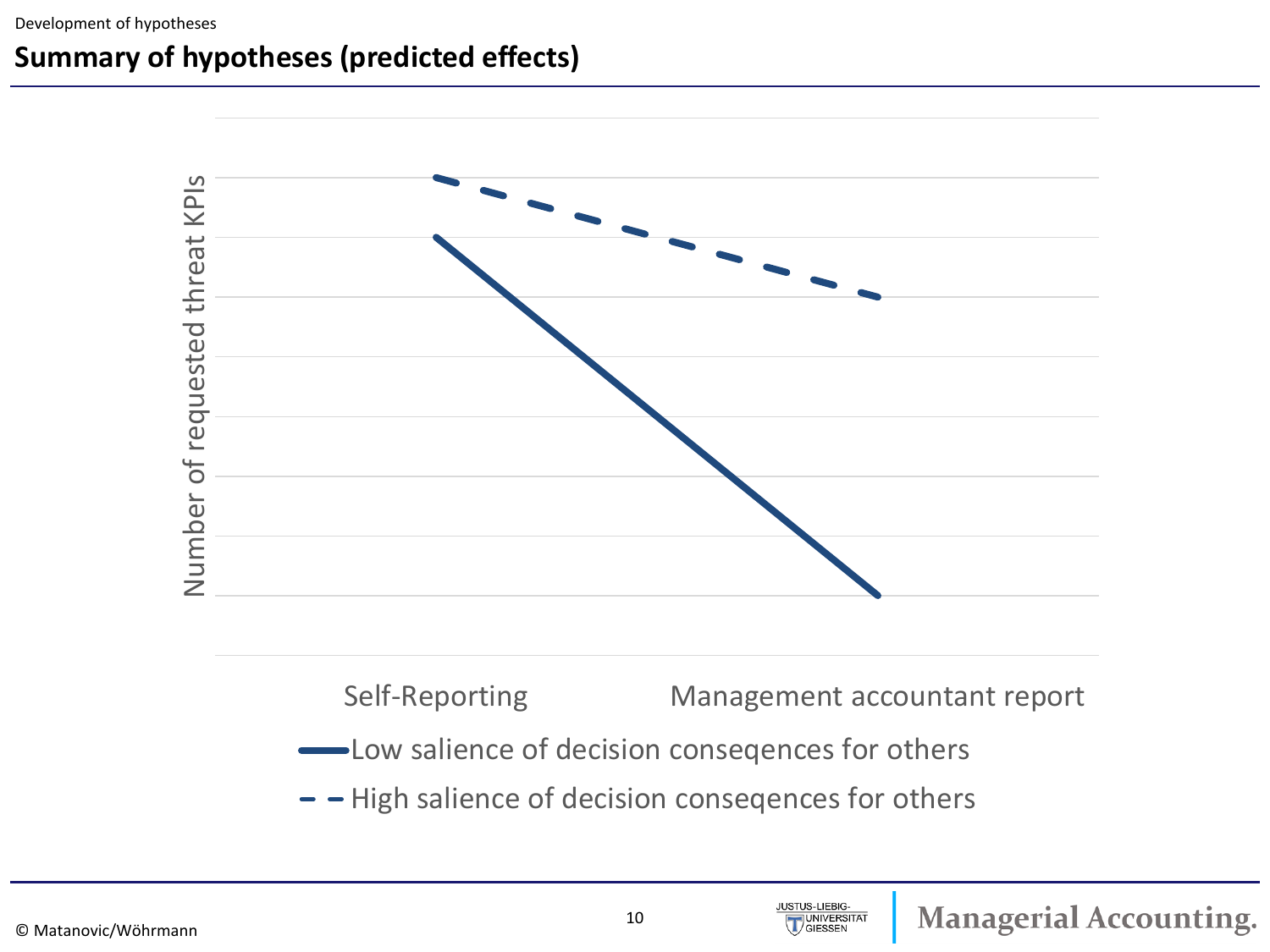#### **Design and experimental task**

#### » **Experimental Task**

| $\overline{\phantom{0}}$ | Business plan and investment decision                                                                                                                                                                                                                                                                                                                                                                                                                     | Period 1 |
|--------------------------|-----------------------------------------------------------------------------------------------------------------------------------------------------------------------------------------------------------------------------------------------------------------------------------------------------------------------------------------------------------------------------------------------------------------------------------------------------------|----------|
| Part                     | Participants receive business plan with information about project (including<br>п<br>description, NPV, costs, potential future development of 20 KPIs, etc.)<br>Participants decide to invest into the project or not<br>п                                                                                                                                                                                                                                |          |
| $\sim$                   | KPI selection for the report                                                                                                                                                                                                                                                                                                                                                                                                                              | Period 1 |
| Part                     | Subjects select 8 KPIs out of 20 for further project management; 8 KPIs indicate a<br>negative development (threat KPIs) and 12 a positive development (opportunity KPIs)<br>A real management accountant sees the selected information (management<br>п<br>accountant report) or not (self-reporting)<br>Participants were told that future decisions will affect other employees financially<br>п<br>(salience high) or nothing was told (salience low) |          |
| $\boldsymbol{\omega}$    | Report with chosen KPI and decision cancelation or continuation of the project                                                                                                                                                                                                                                                                                                                                                                            | Period 2 |
| Part                     | Participants receive their report with their selected 8 KPIs and NPV<br>NPV dropped significantly<br>п<br>Participants were asked how much budget they want to pull out of the project and<br>п<br>invest into safe alternative (safe alternative always has higher NPV, Decision quality)                                                                                                                                                                |          |

© Matanovic/Wöhrmann

JUSTUS-LIEBIG-<br>UNIVERSITAT<br>UGIESSEN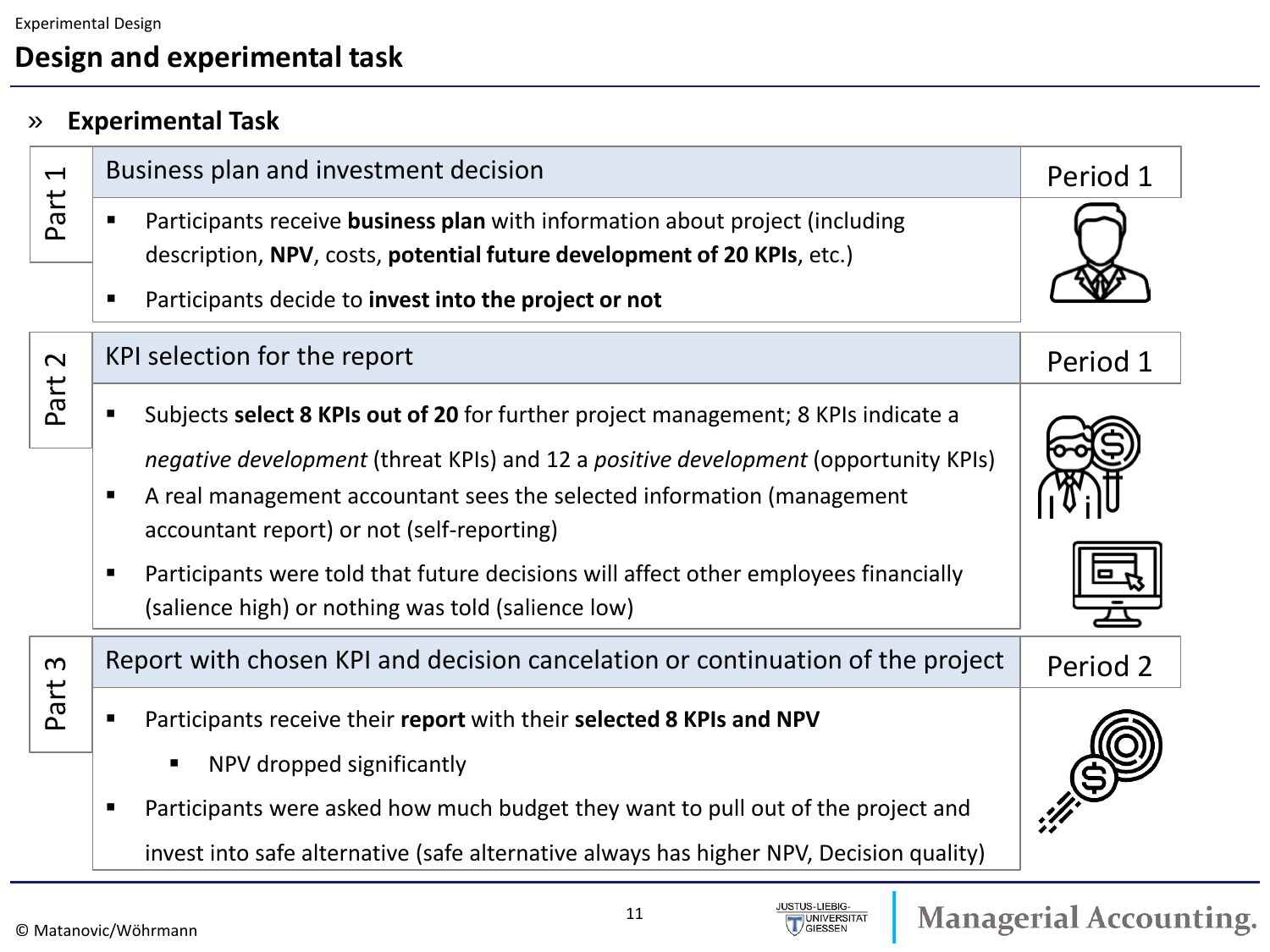#### **Dependent variable, manipulations and compensation**

#### » **Measurement of dependent variable**

- *# Threat KPIs:* Number of requested KPIs that indicate a negative future development
- *Decision Quality:* Amount of budget invested in the safe alternative in period 2

#### » **Manipulated variables**

- KPI Source
	- *Management accountant report:* KPIs were requested from a real management acountant
	- *Self-Reporting:* KPIs were requested from a dashboard
- Salience of decision consequences to others
	- *High salience:* Participants were told that their decision in period 2 will not only affect their own compensation but other employees' as well (other employees were real student assistants)
	- *Low salience:* No information
- » **Compensation**
	- Fix plus performance-contingent pay based on decision quality in period 2

© Matanovic/Wöhrmann

**UNIVERSITAT**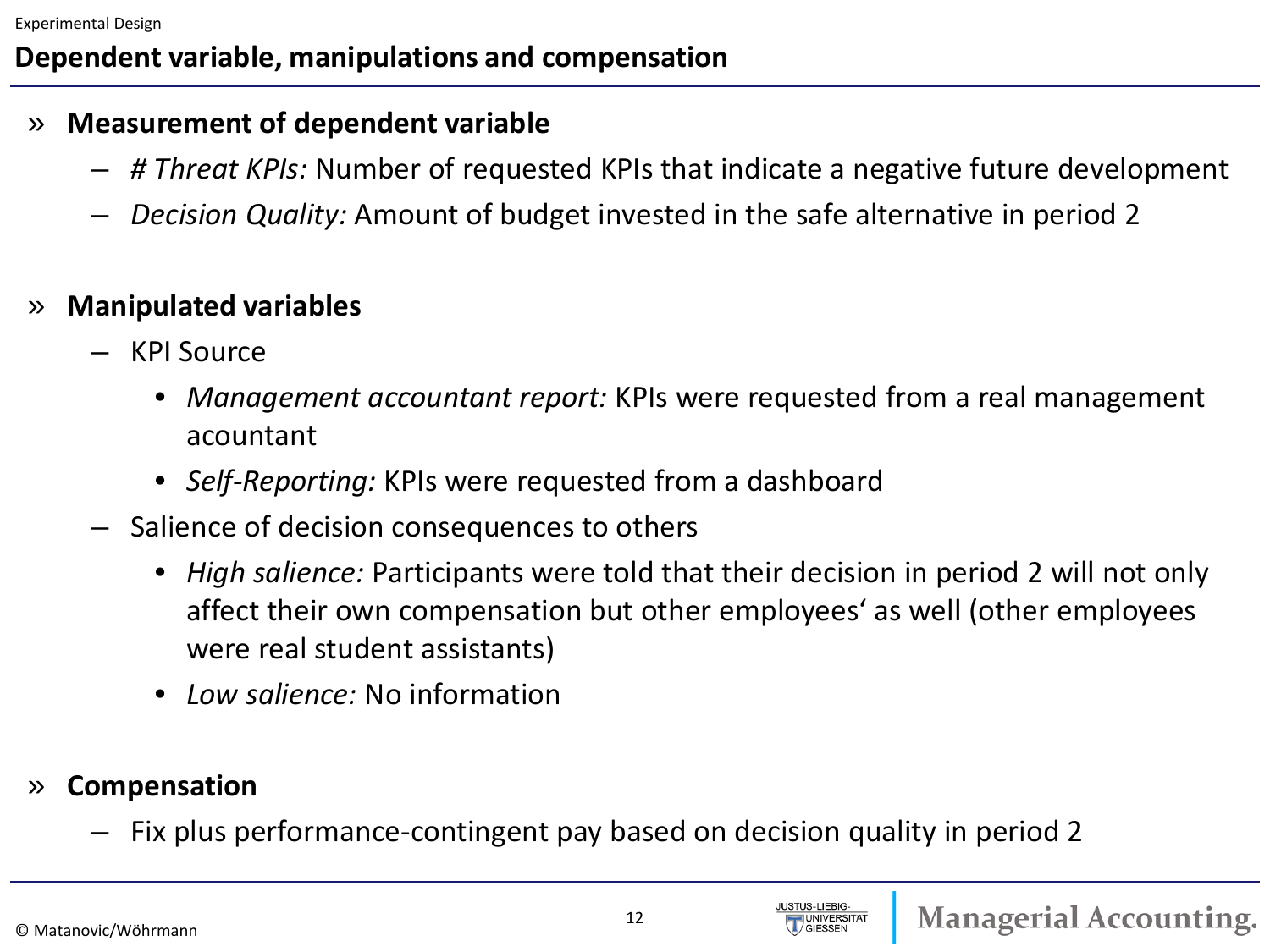|                                                                                  | Bitte wählen Sie hier Ihre acht<br>Kennzahlen aus: | Das HAPPY SALADS Kennzahlensystem für das Projekt "HAPPY DRINKS"                                                                                                                                                              |
|----------------------------------------------------------------------------------|----------------------------------------------------|-------------------------------------------------------------------------------------------------------------------------------------------------------------------------------------------------------------------------------|
|                                                                                  |                                                    |                                                                                                                                                                                                                               |
|                                                                                  | Perspektive                                        | + Wachstum und Lernen                                                                                                                                                                                                         |
|                                                                                  |                                                    | Produktivität durch IT                                                                                                                                                                                                        |
|                                                                                  |                                                    | Fluktuation von Mitarbeitern                                                                                                                                                                                                  |
|                                                                                  |                                                    | Mitarbeiterproduktivität                                                                                                                                                                                                      |
|                                                                                  |                                                    | Teilnahmerate bei Mitarbeiter-Trainings                                                                                                                                                                                       |
|                                                                                  |                                                    | Verbesserungsvorschläge durch Mitarbeiter                                                                                                                                                                                     |
| Bitte nehmen Sie nun den Business Case                                           | Perspektive                                        | + Interne Prozesse und externe Lieferanten                                                                                                                                                                                    |
| wieder zur Hand.                                                                 |                                                    | Verhandlungsposition gegenüber Lieferanten                                                                                                                                                                                    |
|                                                                                  |                                                    | Einkaufspreis HAPPY DRINKS                                                                                                                                                                                                    |
|                                                                                  |                                                    | Know-how                                                                                                                                                                                                                      |
| Kennzahlenauswahl                                                                |                                                    | Kurzfristige Lieferfähigkeit der Lieferanten                                                                                                                                                                                  |
|                                                                                  |                                                    | Lagerhaltungskosten                                                                                                                                                                                                           |
| Bitte schauen Sie sich nun die Kennzahlen                                        | Perspektive                                        | • Marketing und Kunden                                                                                                                                                                                                        |
| genau an.                                                                        |                                                    | Kundenzufriedenheit                                                                                                                                                                                                           |
|                                                                                  |                                                    | Wachstum des Werbeetats                                                                                                                                                                                                       |
| Nachdem Sie sich die Kennzahlen genau                                            |                                                    | Neukunden pro Quartal                                                                                                                                                                                                         |
| angeschaut haben, wählen Sie bitte 8<br>Kennzahlen für die weitere Steuerung des |                                                    | Marktanteil HAPPY DRINKS                                                                                                                                                                                                      |
| Projekts aus.                                                                    |                                                    | Durchschnittliche Wartezeit an der Kasse                                                                                                                                                                                      |
|                                                                                  |                                                    | Kundenrentabilität                                                                                                                                                                                                            |
| Bitte nutzen Sie den Business Case als<br>Grundlage für Ihre Kennzahlenauswahl.  |                                                    | Anteil HAPPY DRINKS am Gesamtumsatz                                                                                                                                                                                           |
|                                                                                  | Perspektive                                        | + Finanzen                                                                                                                                                                                                                    |
|                                                                                  |                                                    | Liquidität                                                                                                                                                                                                                    |
|                                                                                  |                                                    | Umsatzwachstum HAPPY DRINKS                                                                                                                                                                                                   |
|                                                                                  |                                                    | Börsenwert HAPPY SALADS                                                                                                                                                                                                       |
|                                                                                  |                                                    |                                                                                                                                                                                                                               |
|                                                                                  |                                                    | Ihre Auswahl muss noch durch den Controller bestätigt werden. F Bereit<br>Setzen Sie hierzu ein Haken auf "Bereit" und stehen Sie auf.<br>Der Controller wird anschließend zu Ihnen kommen und Ihnen Ihre Auswahl bestätigen. |
|                                                                                  |                                                    | Bestätigungscode                                                                                                                                                                                                              |
|                                                                                  |                                                    | Weiter                                                                                                                                                                                                                        |
|                                                                                  |                                                    |                                                                                                                                                                                                                               |
| Manipulation of "management                                                      |                                                    |                                                                                                                                                                                                                               |

accountant report"

JUSTUS-LIEBIG-<br>UNIVERSITAT<br>I GIESSEN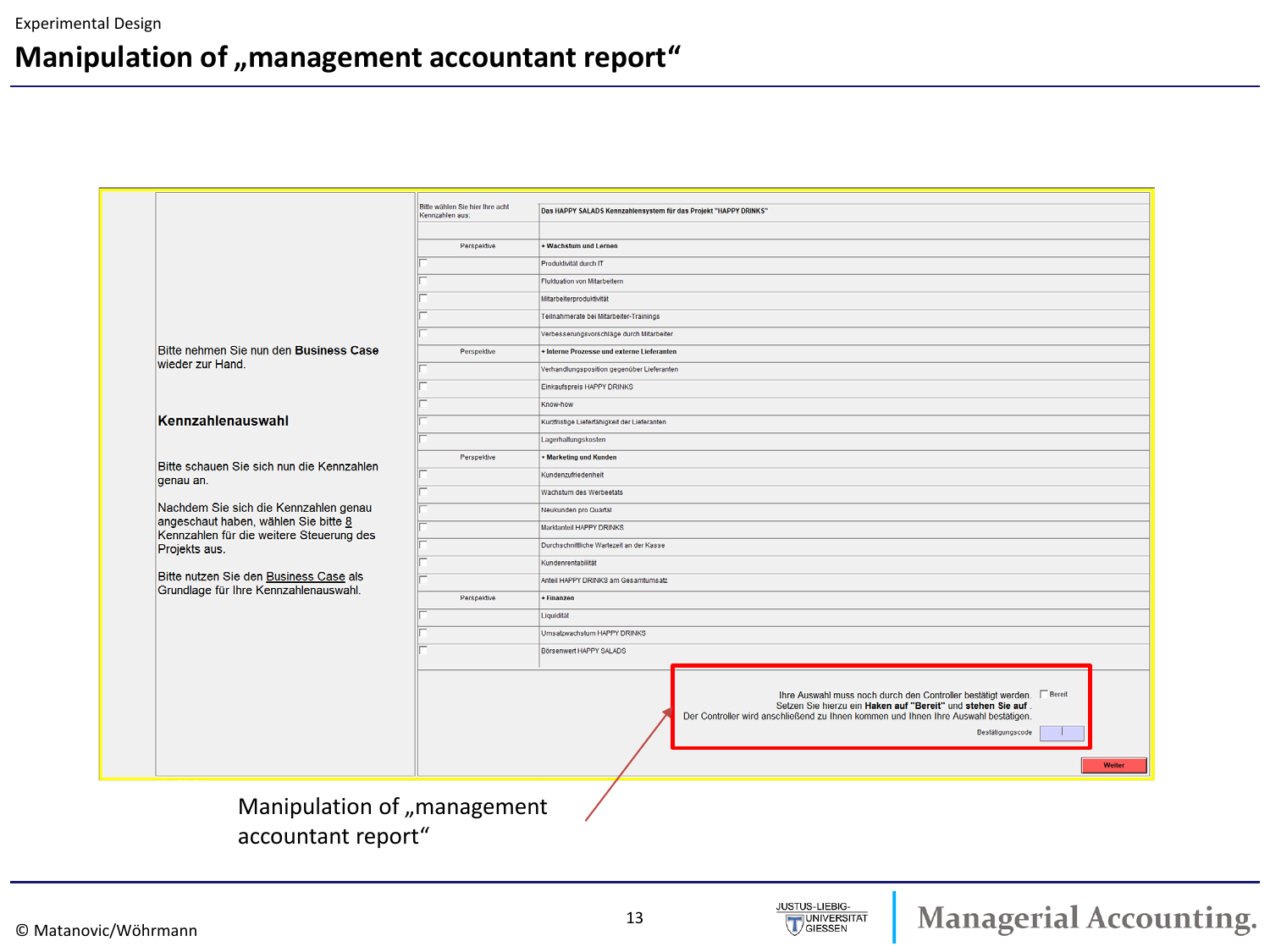#### **Design – Measurement of Decision Quality**



Verteilen Sie nun das Investitionsvolumen i.H.v. 140.000.000 Lira auf die folgenden Optionen:

Der im Jahr 2019 erwirtschaftete Kapitalwert beträgt: (+) 5.019.073,00 Lira.



JUSTUS-LIEBIG-

UNIVERSITAT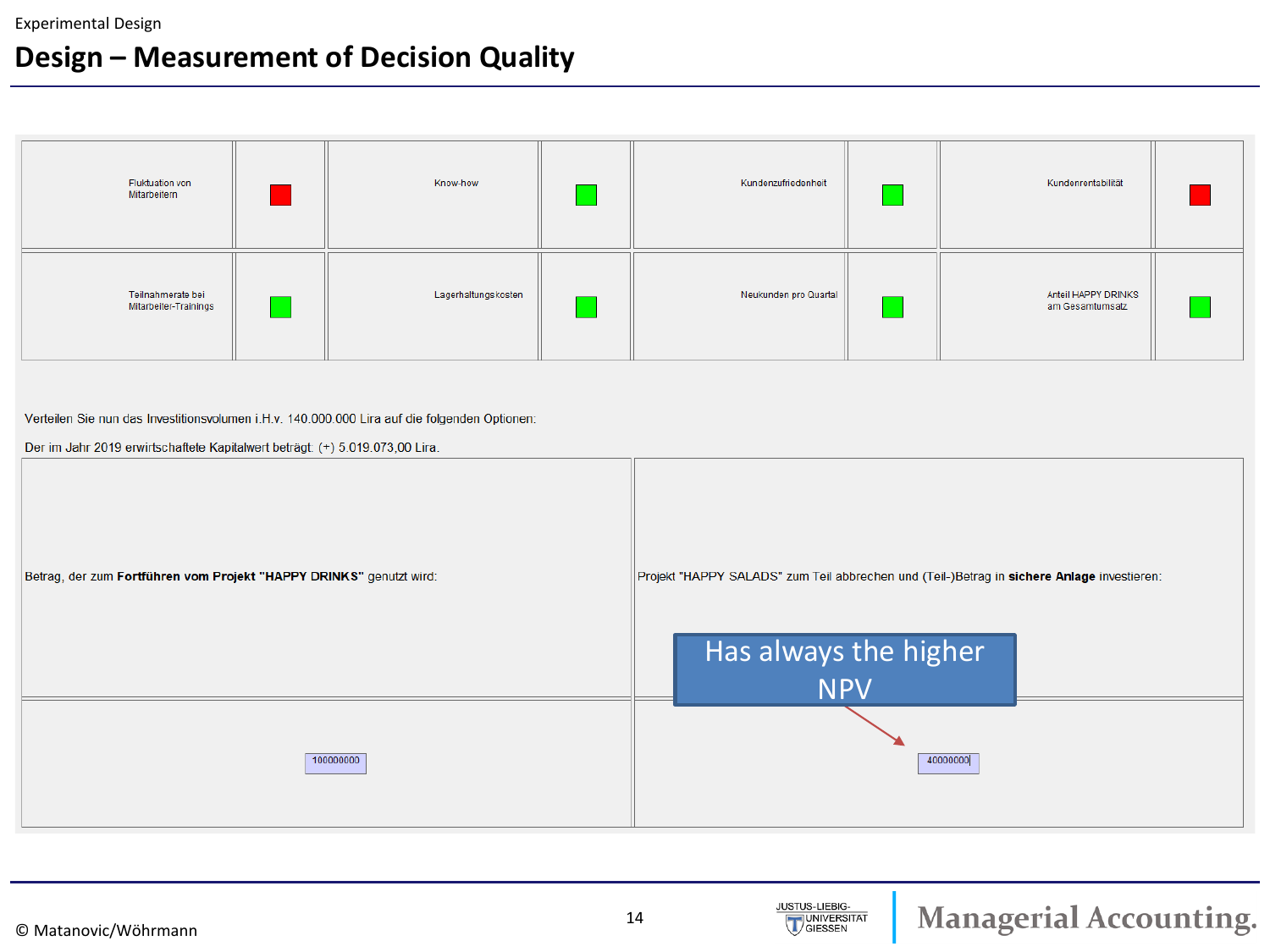Experimental Design

#### **Treatments**

- » **Subjects**
	- 168 business students
	- finished introductory classes in accounting, management accounting and management
- » **Treatments\***

|                                                               | <b>KPI Source</b><br>Self-reporting | <b>KPI Source</b><br><b>Management</b><br>accountant report |
|---------------------------------------------------------------|-------------------------------------|-------------------------------------------------------------|
| <b>Salience of decision</b><br>consequences to others<br>Low  | $n = 43$                            | $n = 39$                                                    |
| <b>Salience of decision</b><br>consequences to others<br>High | $n = 40$                            | $n = 38$                                                    |

\* We dropped 8 participants because they decided not to invest in the projects. These participants proceeded directly to the end of the experiment.

JUSTUS-LIEBIG-

UNIVERSITAT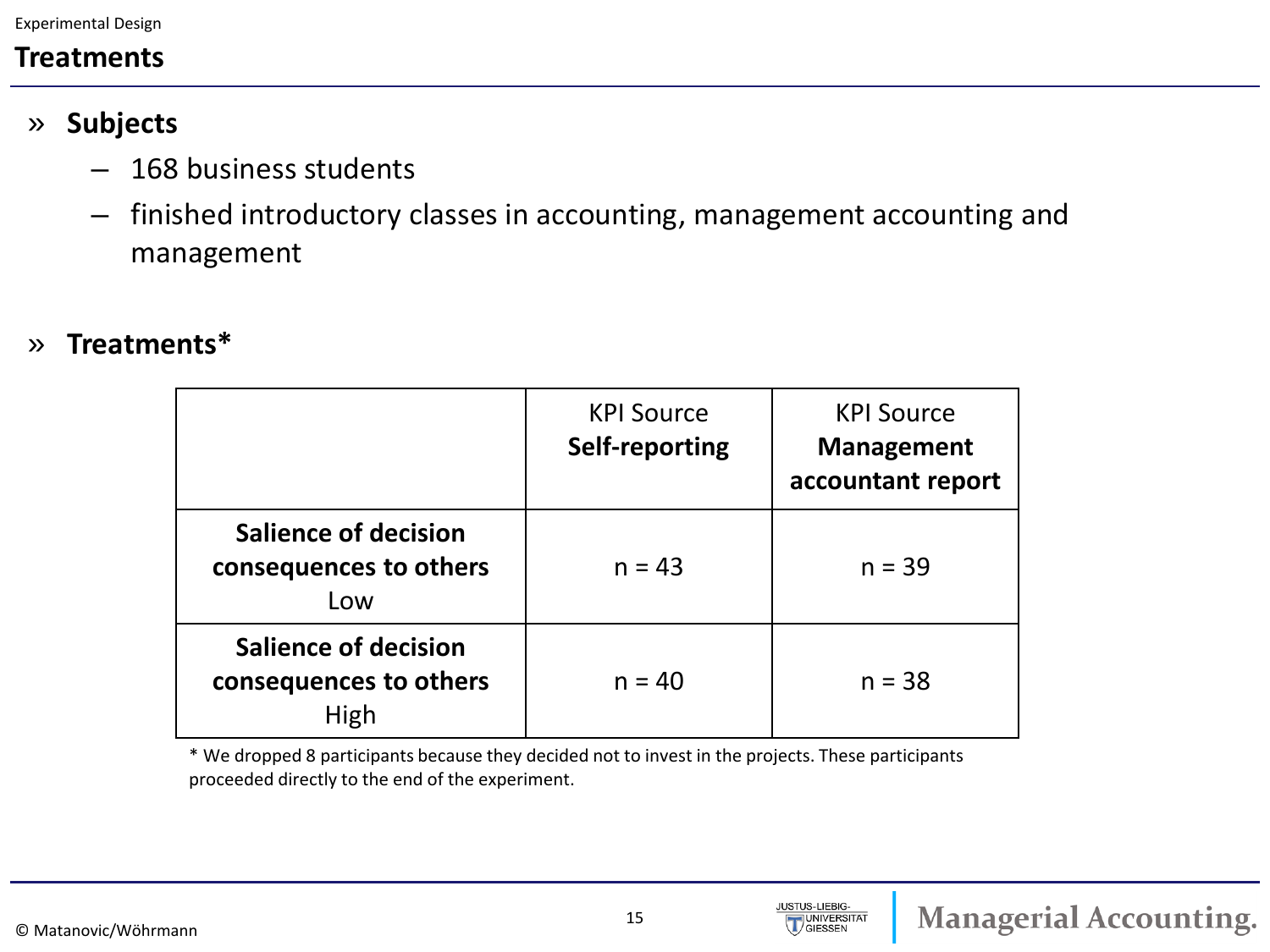### **H1: Managers' information selection for MA reports and self-reports**

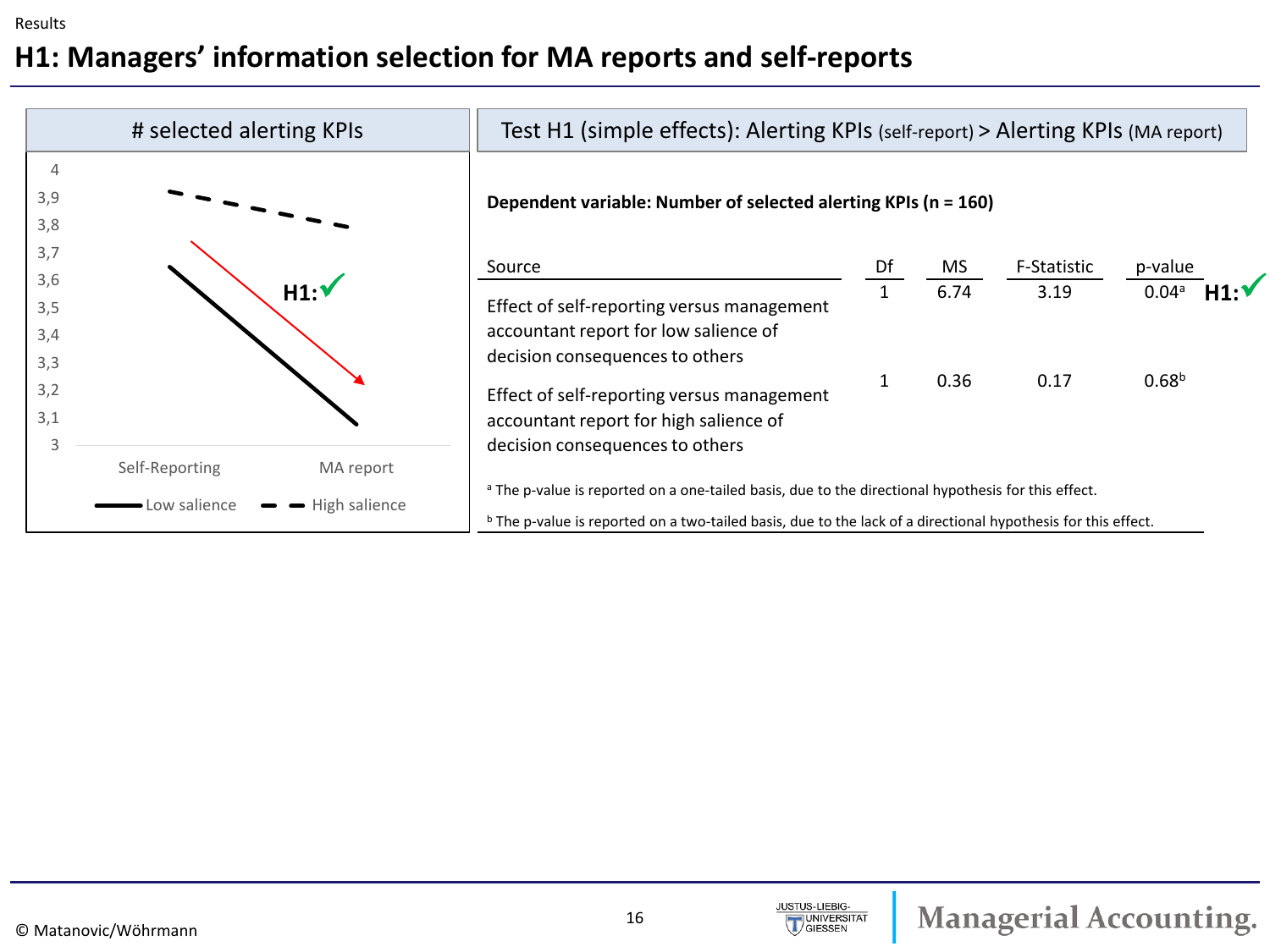### **H1: Managers' information selection for MA reports and self-reports**

|                | # selected alerting KPIs |                             |                                                                | Test H2a (ANOVA) and H2b (Contrast analysis) |       |             |                   |       |  |  |  |  |
|----------------|--------------------------|-----------------------------|----------------------------------------------------------------|----------------------------------------------|-------|-------------|-------------------|-------|--|--|--|--|
| $\overline{4}$ |                          |                             | Panel A: ANOVA                                                 |                                              |       |             |                   |       |  |  |  |  |
| 3,9            |                          |                             | Dependent variable: Number of selected alerting KPIs (n = 160) |                                              |       |             |                   |       |  |  |  |  |
| 3,8            |                          |                             | Source                                                         | Df                                           | MS    | F-Statistic | p-value           |       |  |  |  |  |
| 3,7            |                          |                             | <b>KPI Source</b>                                              | 1                                            | 5.03  | 2.38        | 0.06 <sup>a</sup> | H1: V |  |  |  |  |
| 3,6            | H2a:V                    |                             | Salience of decision consequences                              |                                              | 9.71  | 4.59        | 0.02a             | H2a:V |  |  |  |  |
| 3,5            |                          |                             | for others                                                     |                                              |       |             |                   |       |  |  |  |  |
| 3,4            |                          |                             | KPI Source x Salience of decision                              | $\mathbf{1}$                                 | 1.92  | 0.91        | 0.17a             |       |  |  |  |  |
| 3,3            |                          |                             | consequences for others                                        |                                              |       |             |                   |       |  |  |  |  |
| 3,2            |                          |                             |                                                                | 15                                           | 2.11  |             |                   |       |  |  |  |  |
| 3,1            |                          |                             | Error                                                          | 6                                            |       |             |                   |       |  |  |  |  |
| $\overline{3}$ |                          |                             | Panel B: Model contrast <sup>c</sup>                           |                                              |       |             |                   |       |  |  |  |  |
|                | Self-Reporting           | MA report                   | Dependent variable: Number of selected alerting KPIs (n = 160) |                                              |       |             |                   |       |  |  |  |  |
|                | - Low salience           | $\rightarrow$ High salience | Source                                                         | Df                                           | MS.   | F-Statistic | p-value           |       |  |  |  |  |
|                |                          |                             |                                                                |                                              | 15.09 | 7.14        | < 0.01a           |       |  |  |  |  |

#### KPI Source

<sup>a</sup> The p-value is reported on a one-tailed basis, due to the directional hypothesis for this effect.

<sup>b</sup> The p-value is reported on a two-tailed basis, due to the lack of a directional hypothesis for this effect.

<sup>c</sup> The contrast coefficients are -1 for Self-reporting/Low salience, -4 for Management accountant report/Low salience, +3 for Self-reporting/High salience and +2 for Management accountant report/High salience.

JUSTUS-LIEBIG-

UNIVERSITAT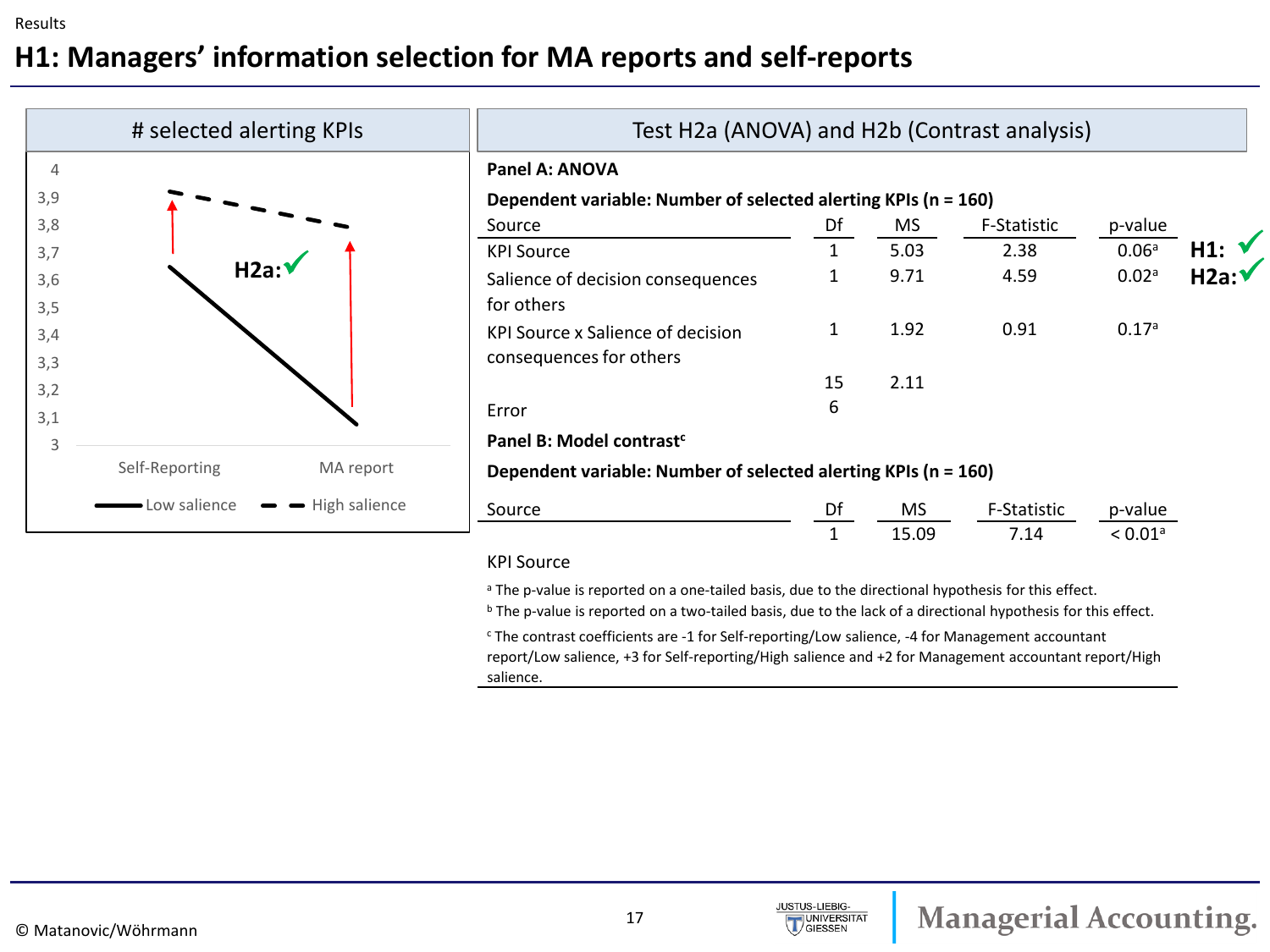### **H1: Managers' information selection for MA reports and self-reports**

|                | # selected alerting KPIs |               | Test H2a (ANOVA) and H2b (Contrast analysis)                   |              |           |                    |                       |       |  |  |  |
|----------------|--------------------------|---------------|----------------------------------------------------------------|--------------|-----------|--------------------|-----------------------|-------|--|--|--|
| $\overline{4}$ |                          |               | Panel A: ANOVA                                                 |              |           |                    |                       |       |  |  |  |
| 3,9            |                          |               | Dependent variable: Number of selected alerting KPIs (n = 160) |              |           |                    |                       |       |  |  |  |
| 3,8            |                          |               | Source                                                         | Df           | MS.       | <b>F-Statistic</b> | p-value               |       |  |  |  |
| 3,7            | $H2b$ :                  |               | <b>KPI Source</b>                                              | $\mathbf{1}$ | 5.03      | 2.38               | 0.06 <sup>a</sup>     | H1: V |  |  |  |
| 3,6            | Difference               |               | Salience of decision consequences                              |              | 9.71      | 4.59               | 0.02a                 | H2a:V |  |  |  |
| 3,5            | <                        |               | for others                                                     |              |           |                    |                       |       |  |  |  |
| 3,4            |                          |               | KPI Source x Salience of decision                              | 1            | 1.92      | 0.91               | 0.17a                 |       |  |  |  |
| 3,3            |                          |               | consequences for others                                        |              |           |                    |                       |       |  |  |  |
| 3,2            |                          |               |                                                                | 15           | 2.11      |                    |                       |       |  |  |  |
| 3,1            |                          |               | Error                                                          | 6            |           |                    |                       |       |  |  |  |
| 3              |                          |               | Panel B: Model contrast <sup>c</sup>                           |              |           |                    |                       |       |  |  |  |
|                | Self-Reporting           | MA report     | Dependent variable: Number of selected alerting KPIs (n = 160) |              |           |                    |                       |       |  |  |  |
|                | - Low salience           | High salience | Source                                                         | Df           | <b>MS</b> | F-Statistic        | p-value               |       |  |  |  |
|                |                          |               |                                                                |              | 15.09     | 7.14               | $< 0.01$ <sup>a</sup> |       |  |  |  |

#### KPI Source

<sup>a</sup> The p-value is reported on a one-tailed basis, due to the directional hypothesis for this effect.

<sup>b</sup> The p-value is reported on a two-tailed basis, due to the lack of a directional hypothesis for this effect.

<sup>c</sup> The contrast coefficients are -1 for Self-reporting/Low salience, -4 for Management accountant report/Low salience, +3 for Self-reporting/High salience and +2 for Management accountant report/High salience.

JUSTUS-LIEBIG-

UNIVERSITAT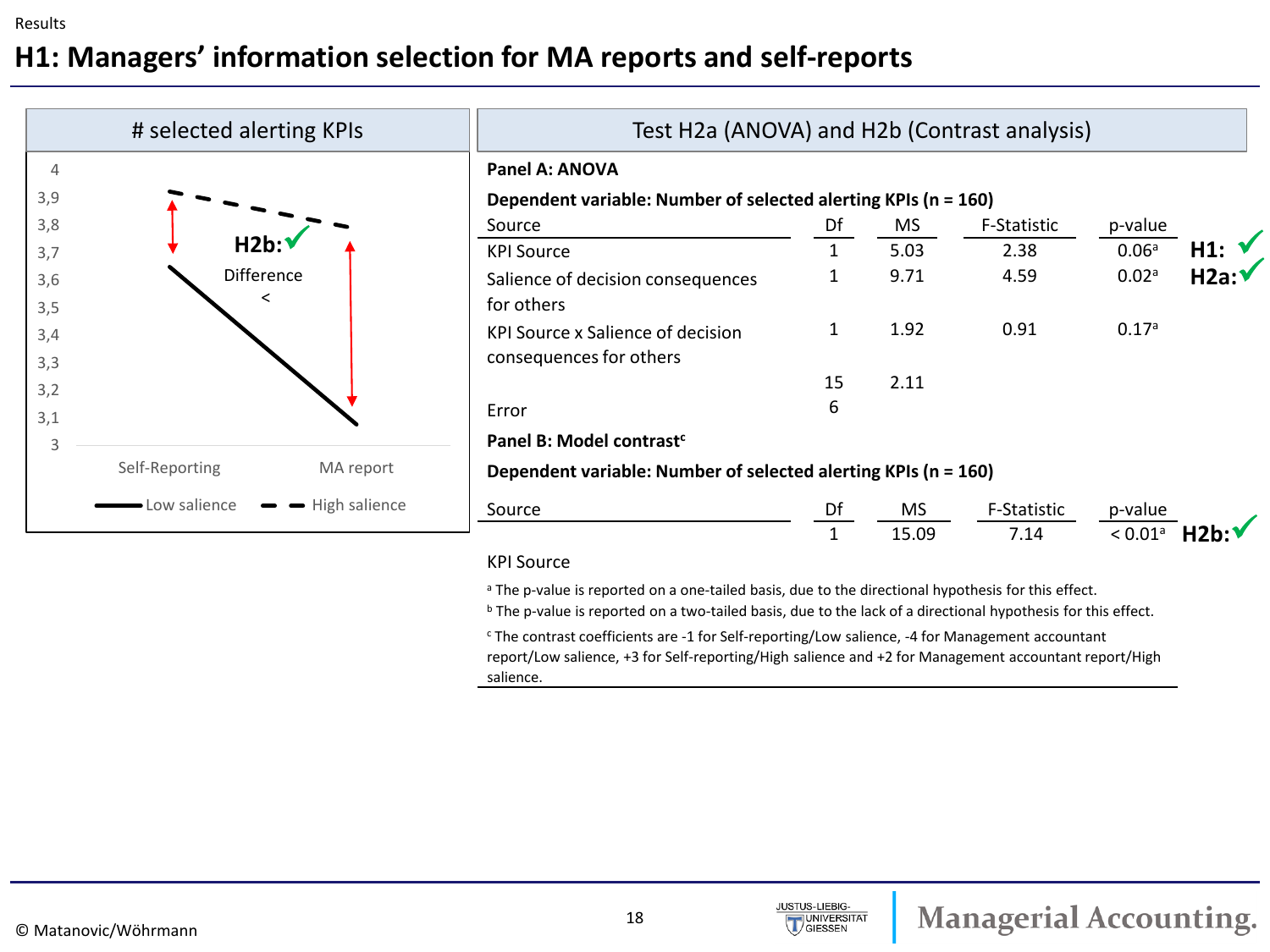#### **Self-esteem and the selection of information**

- A stream of literature shows that self-esteem is a driver of motivated reasoning [Pyszczynski and Greenberg 1987; Kunda 1990]
- **If all individuals with higher self-esteem have a higher need to protect their own image as being a good in the state of the state of the state of the state and find and state and find a** decision maker [Pyszczynski and Greenberg 1987] and choose less alerting KPIs
- Hence, individuals with lower self-esteem are more critical to themselves and choose more alerting KPIs



 $\gamma^2 = 2.22$ ,  $p = 0.53$ 

 $n = 82$  (only participants in low salience of decision consequences condition)

#### **The moderating role of self-esteem**

- When a management accountant is involved, individuals with low self-esteem have a need to please him, i.e. to make a successful decision in front of the MA [Baumeister 1989]
- Through this pressure, these individuals select less alerting KPIs that indicate a bad decision

**JUSTUS-LIEBIG-**

**UNIVERSITAT**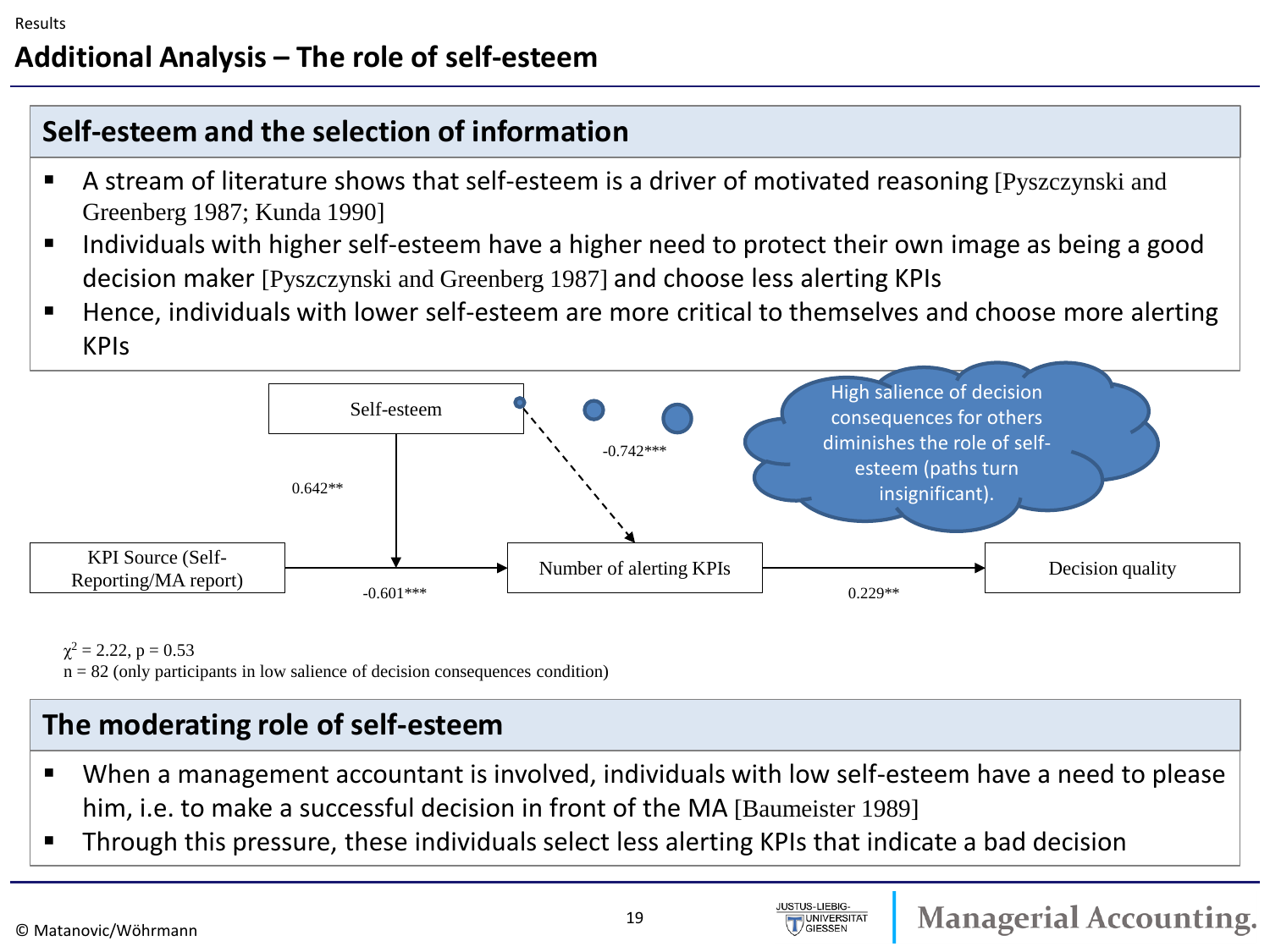Conclusion

#### **Warp-up**

- » Through the presence of the management accountant, managers ignore alerting information (i.e. alerting KPIs) to maintain self-esteem
- » The salience of decision consequences to others mitigates this negative effect
- » Self-esteem is a driving factor for motivated reasoning, salience of decision consequences to others diminishes the effect of self-esteem
- » Implications for practice
	- Through management dashboards, management accountants can focus on the role as a business partner
	- Management accountants should be involved into creating the dashboards and advising the management
- » Limitations
	- Management and management accountants are in the same firm for a long time, hence, the influence on the KPI selection should be stronger
	- Reports and KPI selection are done after the decision to invest into the project

**UNIVERSITAT**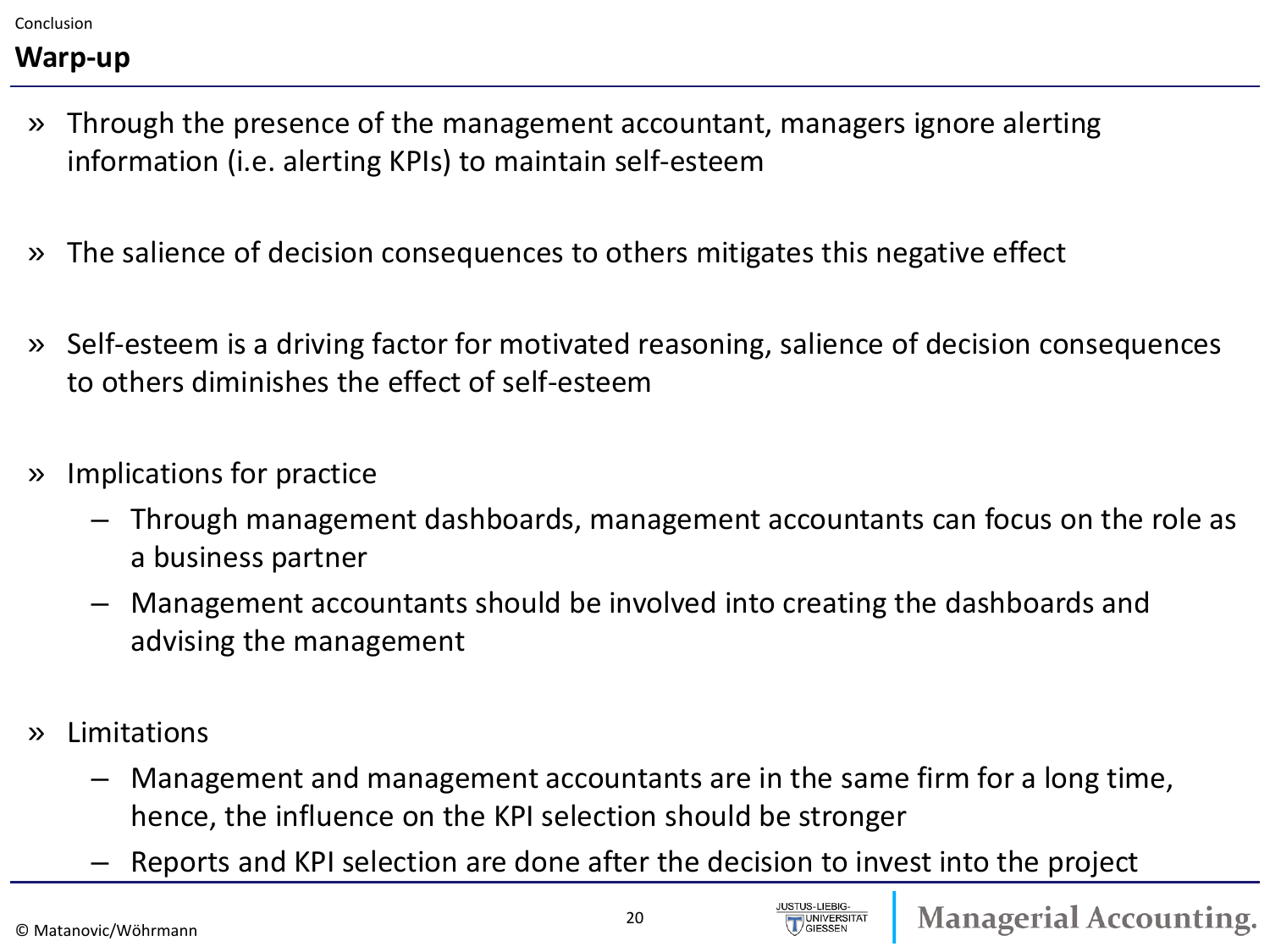## Many thanks for your attention!

# Questions? Comments?



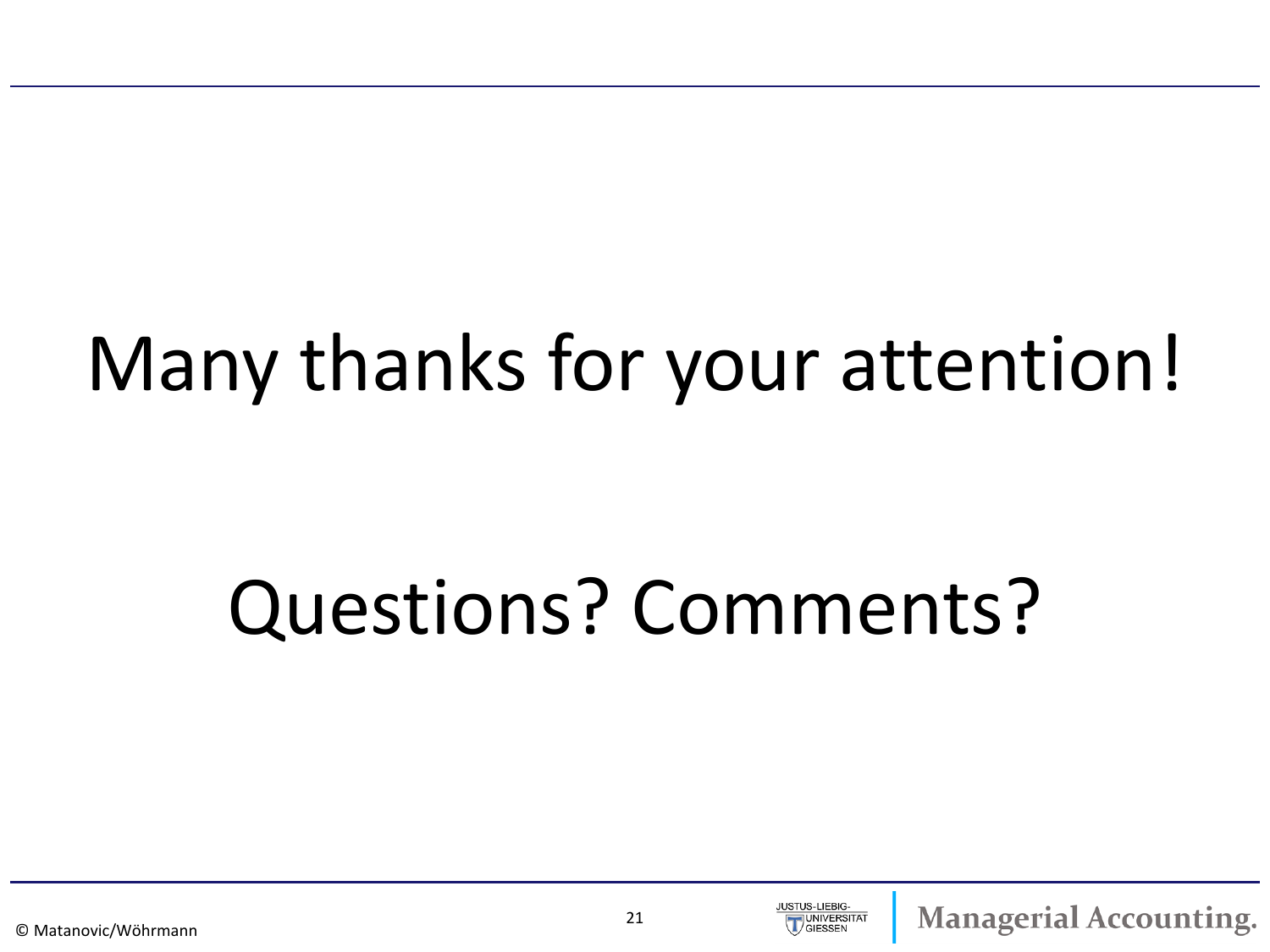#### **References**

- » Baumeister, R. F. (1989). Motives and costs of self-presentation in organizations. *Impression management in the organization*, *57*, 71.
- » Boyns, T., and J. R. Edwards. 2009. The Development of Cost and Management Accounting in Britain. In *Handbook of management accounting research*. Vol. 2. Edited by C. S. Chapman, A. G. Hopwood, and M. D. Shields, 969–1034*. Handbooks of Management Accounting Research*. Amsterdam: Elsevier.
- » Dechow, N., M. Granlund, and J. Mouritsen. 2009. Management Control of the Complex Organization. Relationships between Management Accounting and Information Technology. In *Handbook of management accounting research*. Vol. 2. Edited by C. S. Chapman, A. G. Hopwood, and M. D. Shields, 625–40*. Handbooks of Management Accounting Research*. Amsterdam: Elsevier.
- » Festinger, L. 1957. *A Theory of Cognitive Dissonance.* 1. publ. Stanford, Calif. Stanford Univ. Press.
- » Gneezy, U., & Potters, J. (1997). An experiment on risk taking and evaluation periods. *The Quarterly Journal of Economics*, *112*(2), 631-645.
- » Hope, O. K., & Thomas, W. B. (2008). Managerial empire building and firm disclosure. *Journal of Accounting Research*, *46*(3), 591-626.
- » KPMG. 2017. Digital transformation report.
- » Kunda, Z. (1990). The case for motivated reasoning. *Psychological bulletin*, *108*(3), 480.
- » McAllister, D. W., Mitchell, T. R., & Beach, L. R. (1979). The contingency model for the selection of decision strategies: An empirical test of the effects of significance, accountability, and reversibility. *Organizational Behavior and Human Performance*, *24*(2), 228-244.
- » Nickerson, R. S. (1998). Confirmation bias: A ubiquitous phenomenon in many guises. *Review of general psychology*, *2*(2), 175-220.

© Matanovic/Wöhrmann

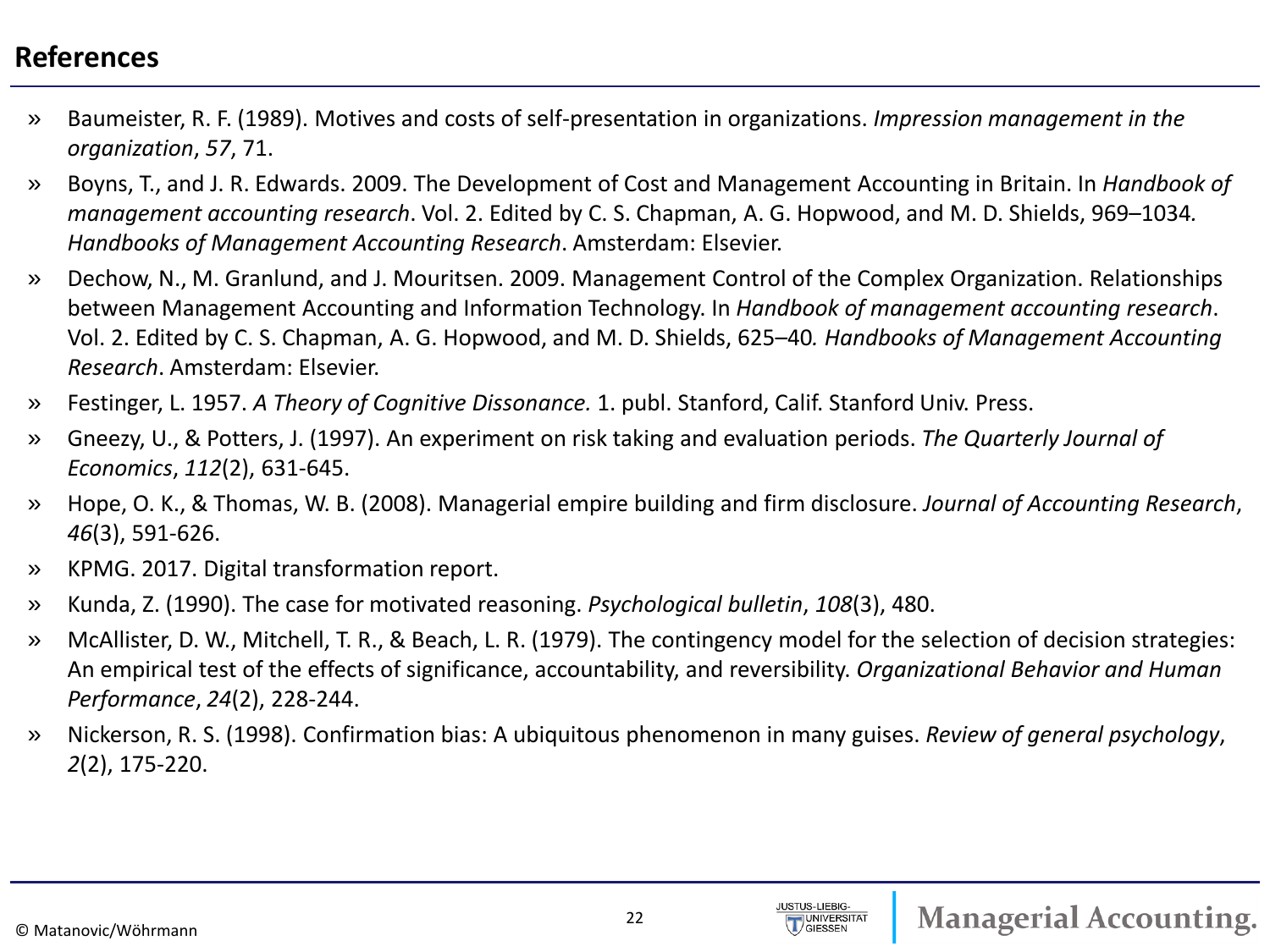#### **References**

- » Pyszczynski, T., & Greenberg, J. (1987). Toward an integration of cognitive and motivational perspectives on social inference: A biased hypothesis-testing model. In *Advances in experimental social psychology* (Vol. 20, pp. 297-340). Academic Press.
- » SAP. 2018. SAP S/4HANA Cloud. Accessed July 01, 2019. Available at: https://www.sap.com/products/s4hana-erpcloud.html?url\_id=ctabutton-us-icon-s4hana-cloud.
- » Stoffel, K. 1995. *Controllership im internationalen Vergleich.* Wiesbaden: Deutscher Universitätsverlag.
- » Tayler, W. B. (2010). The balanced scorecard as a strategy-evaluation tool: The effects of implementation involvement and a causal-chain focus. *The Accounting Review*, *85*(3), 1095-1117.
- » Tetlock, P. E. (1983). Accountability and the perseverance of first impressions. *Social Psychology Quarterly*, 285-292.
- » Tetlock, P. E. (1985). Accountability: A social check on the fundamental attribution error. *Social psychology quarterly*, *48*(3), 227-236.

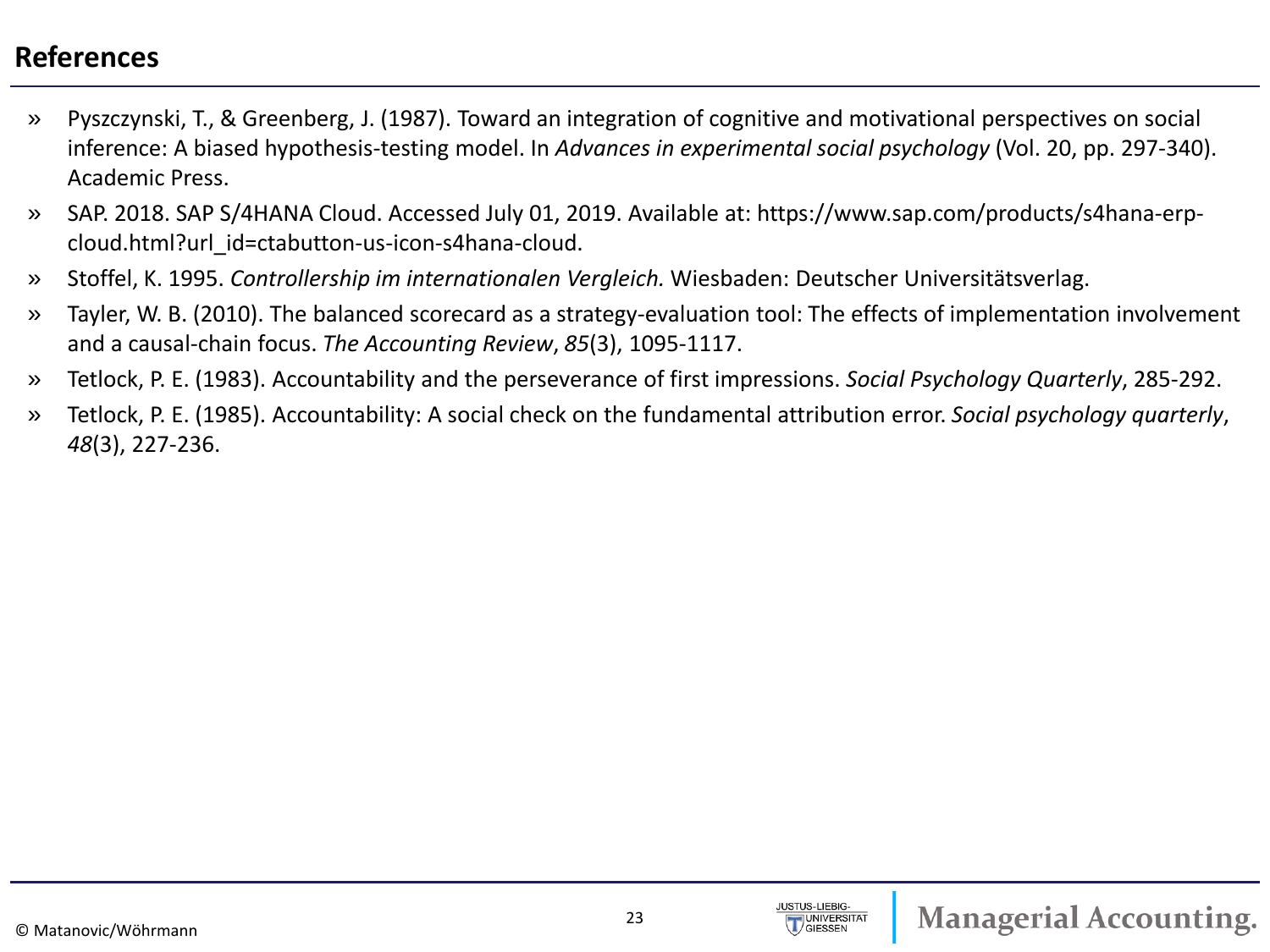#### **Descriptives**

|                                  |                                         |                                       | Descriptive statistics (mean, [standard deviation]) |                                       |        |              |        |  |  |
|----------------------------------|-----------------------------------------|---------------------------------------|-----------------------------------------------------|---------------------------------------|--------|--------------|--------|--|--|
|                                  | KPI Source <sup>a</sup>                 |                                       |                                                     |                                       |        |              |        |  |  |
|                                  | Self-reporting<br>Management accountant |                                       |                                                     |                                       |        |              |        |  |  |
|                                  |                                         |                                       |                                                     |                                       |        |              |        |  |  |
|                                  |                                         | Salience of decision consequences for |                                                     | Salience of decision consequences for |        |              |        |  |  |
|                                  | others                                  |                                       |                                                     |                                       |        |              |        |  |  |
|                                  | High<br>Low                             |                                       | <b>Total</b>                                        | Low                                   | High   | <b>Total</b> |        |  |  |
| Number of subjects               | 43                                      | 40                                    | 83                                                  | 39                                    | 38     | 77           | 160    |  |  |
| Number of selected alerting KPIs | 3.65                                    | 3.93                                  | 3.78                                                | 3.08                                  | 3.79   | 3.43         | 3.61   |  |  |
|                                  | [1.40]                                  | [1.61]                                | [1.50]                                              | [1.18]                                | [1.60] | [1.44]       | [1.48] |  |  |

<sup>a</sup> KPI Source is manipulated at two levels. In the self-reporting condition participants choose eight KPIs for further project reporting. In the management accounting report condition participants also choose eight KPIs for further project reporting. However, in the management accountant report condition, a management accountant looks at the chosen KPIs.

**b** Salience of decision consequences for others is manipulated at two levels. In the high-salience condition, participants are warned that their decision influences other employees compensation as well.

<sup>c</sup> Number of selected alerting KPIs represents the number of chosen alerting KPIs.

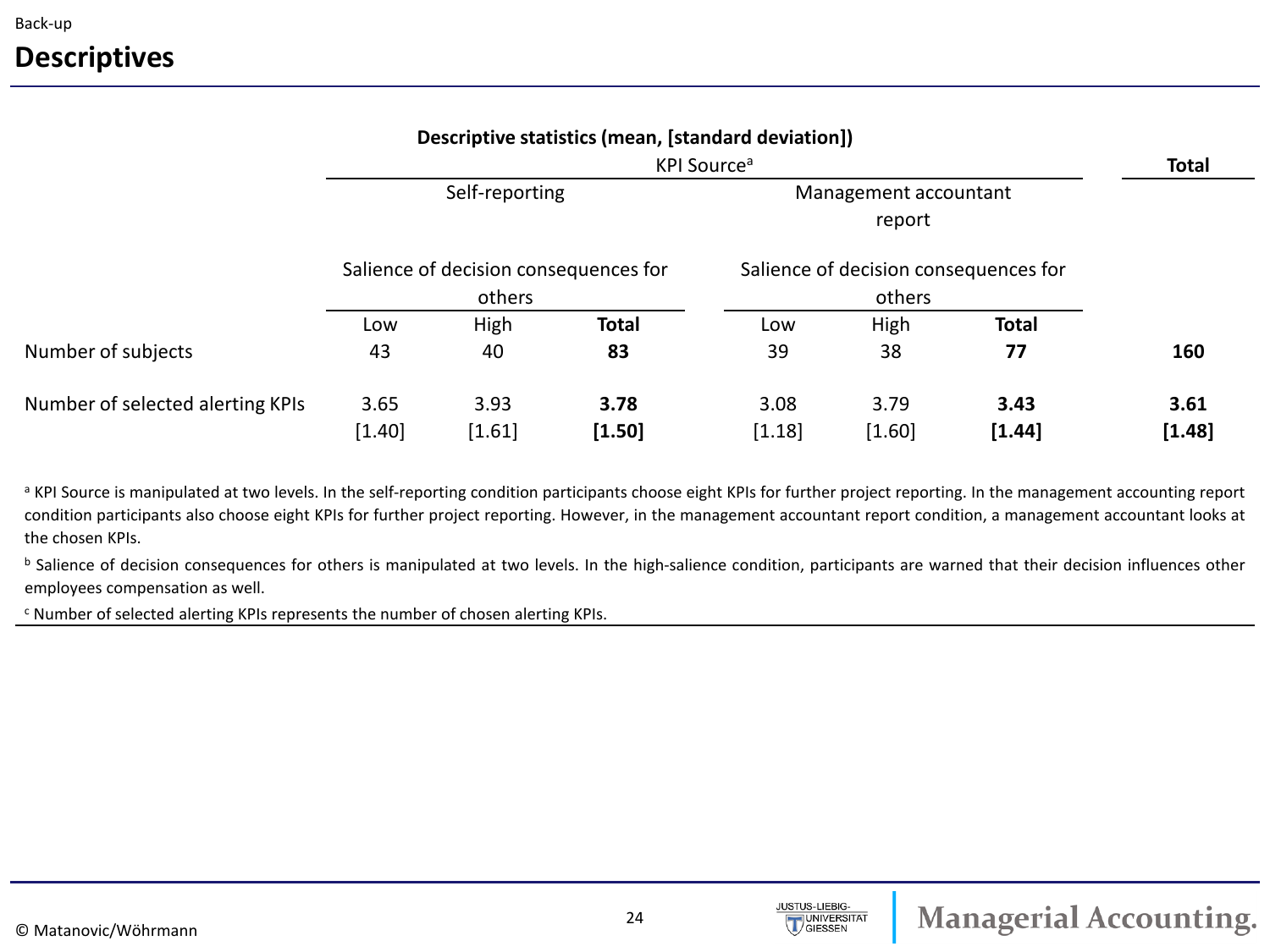Back-Up

## **Participants**

- » 168 business students who finished introductory classes in accounting, management accounting and management
- » Age: 23.5 years
- » 54% male, 46% female
- » Randomization successful:
	- $-$  Gender ( $p = 0.91$ , two-tailed, chi-square test)
	- $-$  Ex-ante risk preferences ( $p = 0.77$ , two-tailed, Kruskal-Wallis test).